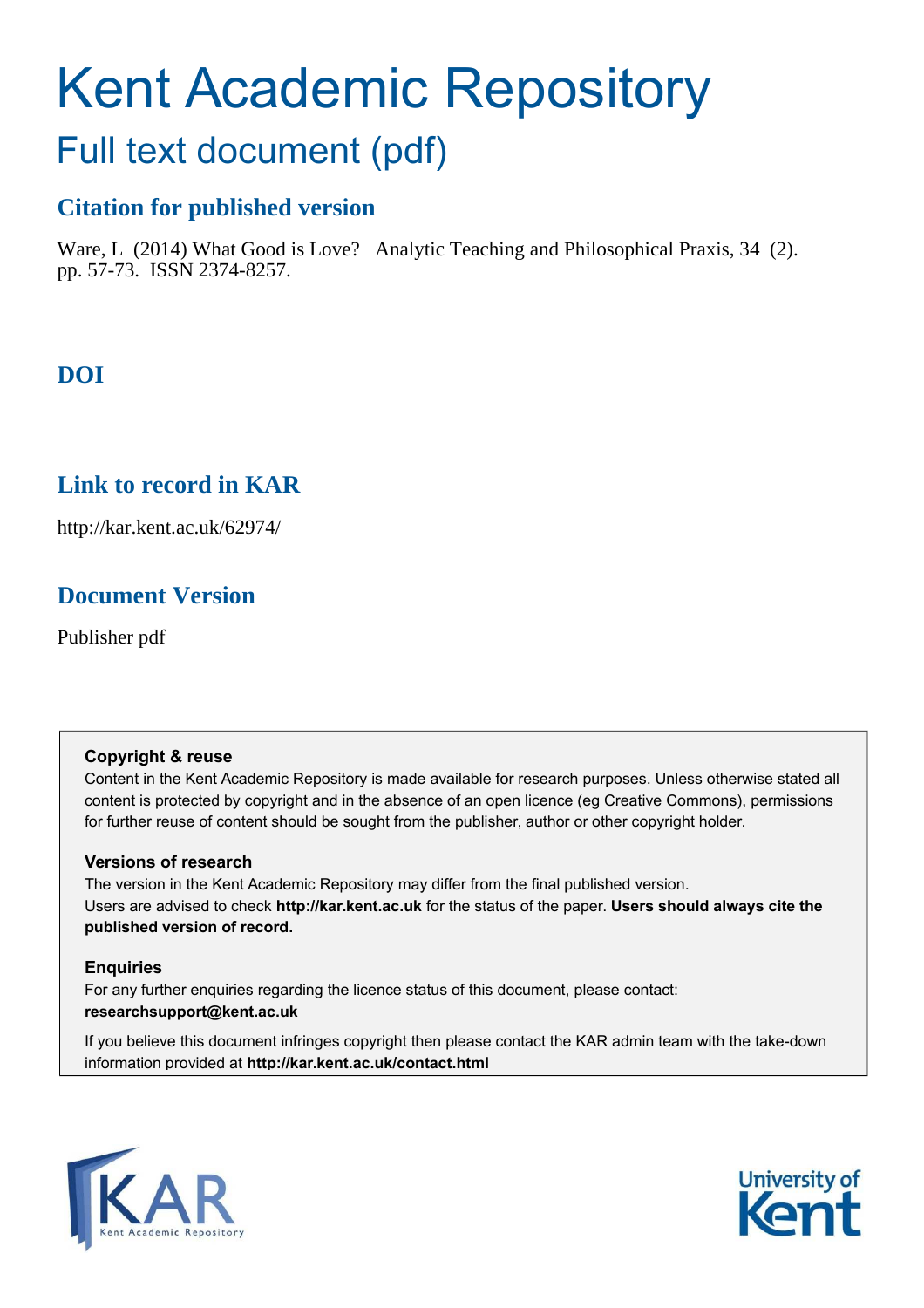## **What Good is Love?**

#### Lauren Ware

#### Abstract:

*The role of emotions in mental life is the subject of longstanding controversy, spanning the history of*  ethics, moral psychology, and educational theory. This paper defends an account of love's cognitive *power. My starting point is Plato's dialogue, the Symposium, in which we find the surprising claim that love aims at engendering moral virtue. I argue that this understanding affords love a crucial place in educational curricula, as engaging the emotions can motivate both cognitive achievement and moral development. I first outline the state of the challenge between dominant rival theories regarding emotions in learning. Next, I demonstrate how Platonic virtue ethics offers the most tenable prospect for an education of reason and emotion. Third, I sketch three practical ways educators might constructively*  engage emotions in the classroom. I conclude that love's virtue is its peerless power to motivate the *creative and lateral thinking which leads to moral development.* 

#### **Introduction**

ove can get us into all kinds of trouble—love of power, love of ourselves, love of what's harmful, not to mention unrequited love and limerence. Furthermore, the emotions in general are often taken to be at odds with reason, getting in the way of making informed decisions, and love is no exception to such criticism. This paper sets out to discuss whether love can ever fulfil its promise to make life better, by investigating a controversial suggestion of Platonic virtue ethics that it is *love* which really ought to be at the heart of creative thinking and moral decision-making.  $\sum_{\text{med}}^{\text{ov6}}$ 

Can the emotions be educated? Ought they? The past twenty years has witnessed a groundswell of academic interest in the emotions, with considerable attention being given to arguing and articulating their philosophical, political, and medical import.<sup>1</sup> Yet the role of emotions in moral education has seen an unfortunately neglectful polarisation, with as-yet unresolved tension pitting educating for rationality against educating for moral development of the total person. This is, of course, not a new debate. Accordingly, this interest has sparked something of a minor Renaissance of and academic focus on *historical* treatments of the emotions, particularly Aristotelian views on love and friendship, Stoic applications to psychological health, and pre-Socratic discussion of the emotions in the poetry of, for example, Hesiod and Empedocles.<sup>2</sup>

Plato is often portrayed as advocating an abandonment of such emotions as love and desire, in order for the philosopher to have access to the true objects of knowledge. Yet, in his dialogue, the *Symposium*, he writes that a life without love is not worth living, and that love is the best chance the philosopher has at true knowledge of beauty and virtue. In this paper, I argue that education by attraction to the beautiful motivates moral development through a unique form of self-creation. I will first outline the state of the challenge between a solely cognitive basis for education, and one that allows for affective or emotional considerations. Next, I will show how Platonic virtue ethics, specifically his theory of love in moral development, holds out the most tenable prospect for an education of reason and emotion, as the power of love carries with it a distinctly creative element: the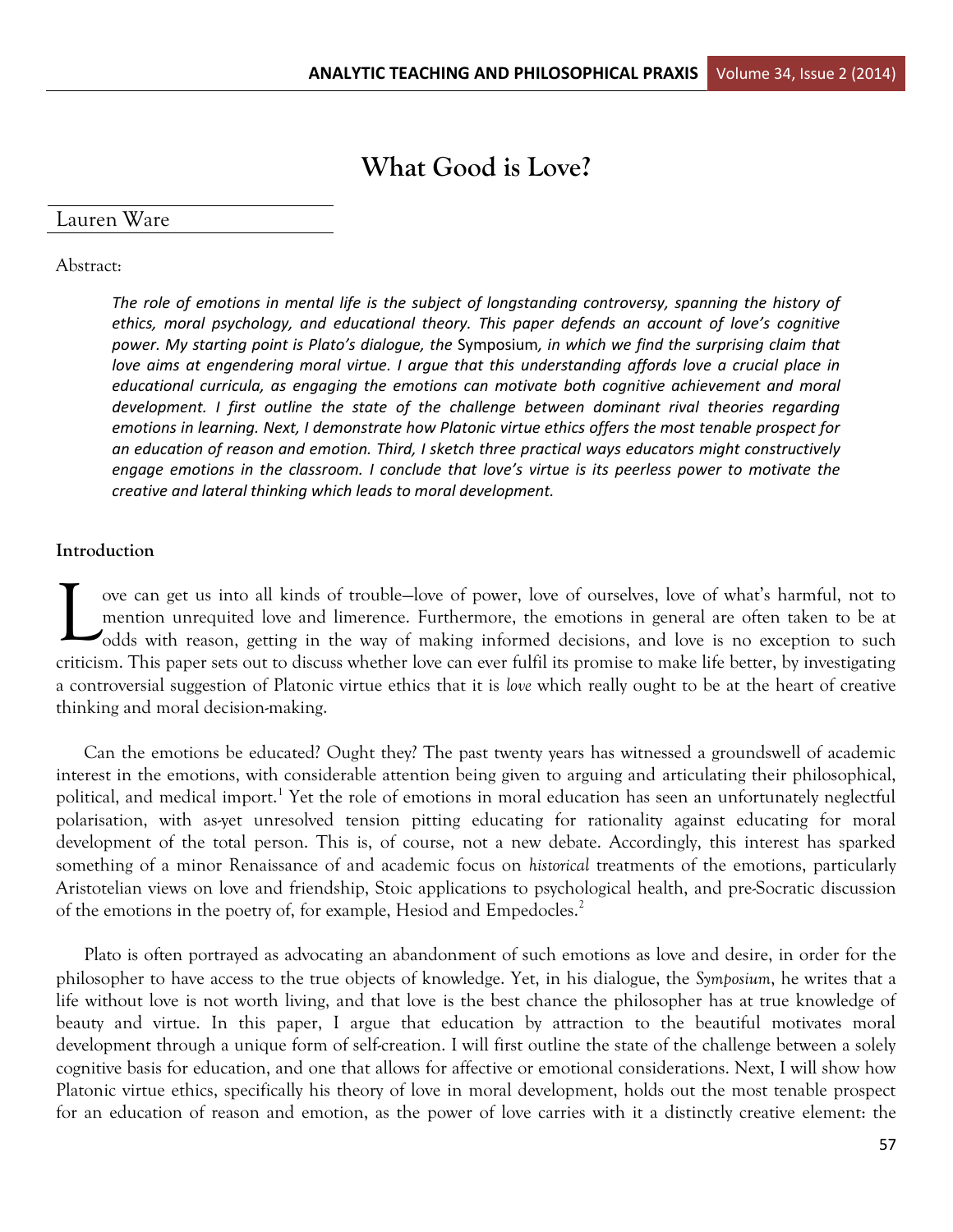generation of virtue in the soul. Finally, I sketch three practical ways this creative love might be employed in the classroom. I conclude that love's virtue is its peerless power to impel one to develop and shape herself. Beauty incites creation of beauty, and the mechanism for that creation is love.

#### **Emotions in Education**

The instrumental and utilitarian trends that pervade significant areas of contemporary education are typified by the promotion of the value of school as being primarily or even solely in the service of economic benefit to state or student. In spite of such trends, there remains a sound argument for the view that education ought concern itself with a more comprehensive view of human development. Humans are undeniably emotional beings, and thus that personal development must take the emotions into serious consideration. The challenge is traditionally presented as between a strictly cognitive view of education, and one that seeks to shape the character through emotional development. A brief analysis of these two general views will provide insight into where a virtue ethical framework might be able to contribute a degree of reconciliation for moral educational curricula.

The former view is made prominent by Kohlberg's *cognitivist* understanding of moral development, which stemming from Piagetian cognitive theory—takes that development to encompass only emotionally disinterested rational capabilities such as social cognition, problem solving, and perspective-taking without affect.<sup>3</sup> On the Kolhbergian educational program of study, moral development is seen as largely the province of cognitive development, relegating emotion to the sidelines as impeding the rationality which is its exclusive focus. On the other hand, two influential anti-Kolhbergian systems have also arisen in the literature: *character education*, as best exemplified in the works of Lickona and Kilpatrick,<sup>4</sup> and the ethics of care defended by Noddings, Gilligan, Chodorow, and Slote.<sup>5</sup> Proponents of character education "rally around the belief that the formation of moral dispositions is a vital part of moral education and ascribe to a comprehensive definition of character which views character as comprising dispositions of thought, action, and feeling."<sup>6</sup> The ethics of care take the emotion of caring to be "ontologically basic to human excellence" and that the aims of maintaining and enriching caring relationships must be the anchor of all educational activities and policies.<sup>7</sup> Both of these theories, especially character education, may be mistaken for a brand of virtue ethics, but they differ in at least one significant respect when it comes to educating for moral development: neither character education nor the ethics of care appear to offer a specific mechanism for incorporating reason into their praxis. As Carr laments of care ethics, "it seems in itself to be opposed to any very principled definition of moral association."<sup>8</sup>

Is there a view of moral educational theory that does not place attentiveness to the emotions over and above the development of rational capacities, nor sacrifice them for a quasi-Kantian view of education which all but ignores the emotive aspect of ethical development? In what follows, I want to focus on the emotion of love and its role in educating for virtue. With this as a focus, I hope to show we can find such an educational theory in Platonic virtue ethics, which I will set out in section two.

Virtue ethics can be argued to hold out more over its adversary moral theories since its focus takes into account the human soul as a *whole*—specifically including emotions such as love, but also fear, shame, and the more contentious feelings of Schadenfreude, pride, anger, and maudlin.<sup>9</sup> I identify three reasons for virtue ethics to be the primary candidate for a social scientific educational theory of moral development. First, virtue ethics is fundamentally about a particular ordering of the emotions so as to be compatible with reason. Plato's discussion of the properly ordered soul in his dialogue, the *Phaedrus*, depicts reason as a charioteer harnessing the motivational force of an angry but righteous horse on the one hand, and the wily but chaotic and desiderative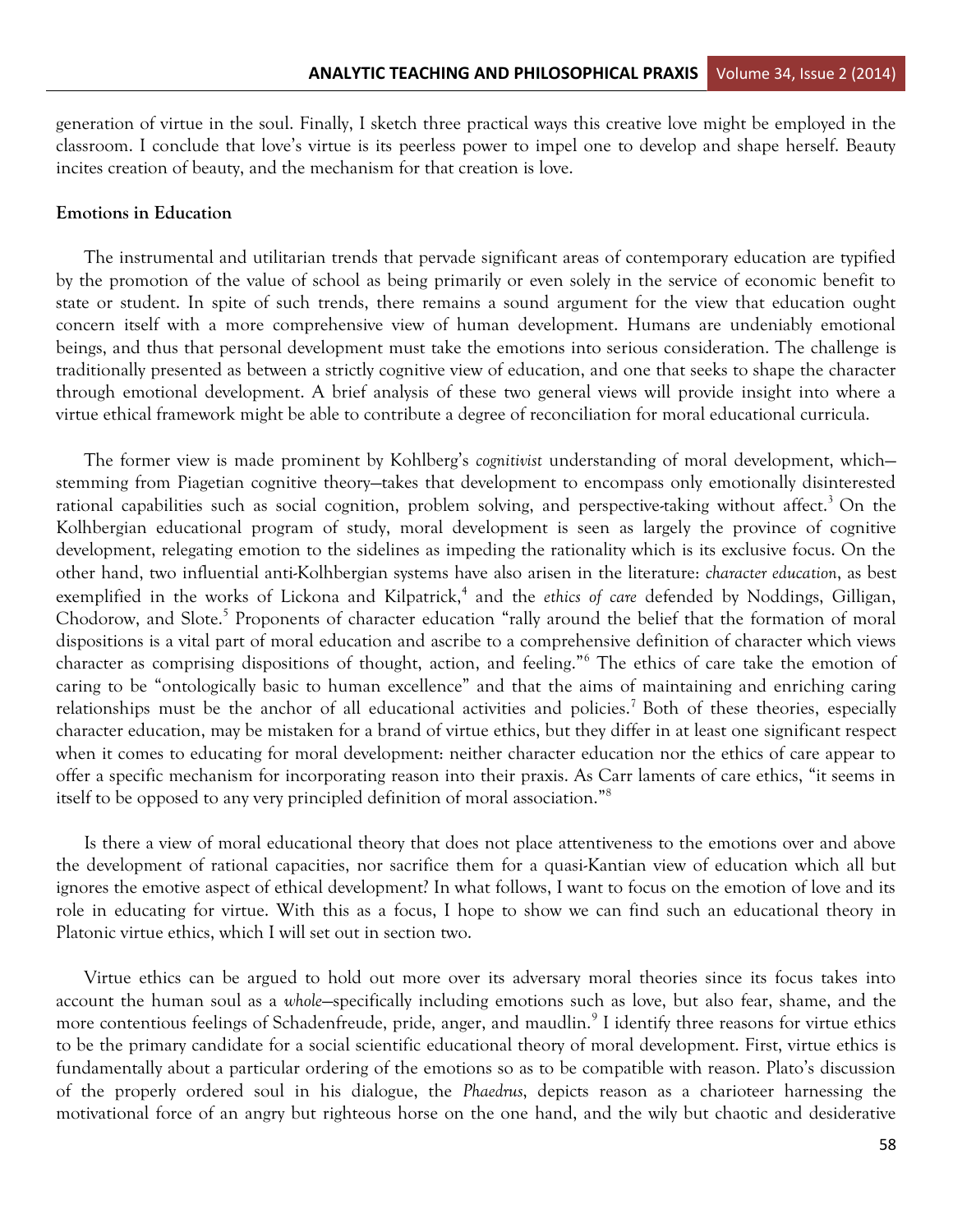horse on the other. The account is famously set out in an educational context in Book IV of his *Republic*, where the virtuous individual is one whose rational, spirited, and erotic capacities are established "in a relation of mastering, and being mastered by, one another that is according to nature."<sup>10</sup> That relation is artfully expressed by Lewis in his short treatise on emotion and morality in education, *The Abolition of Man*, as the condition in which "the head rules the belly through the chest."<sup>11</sup> Rather than deny, ignore, or suppress the emotions, or relegate them to extra-curricular training, virtue ethics fully acknowledges the potential conflicts between reason and emotion and sets out a structure which accounts for their role in the virtuous life. The major benefit of this accommodation is that it allows for movement in the direction of a possible reconciliation with moral educational theories which focus more on training for rationality.

Second, that virtue ethics is a satisfactorily principled cognitive system ought to go some way in warning off the threat of emotions taking over and destroying the work of reason when faced with a personal moral dilemma. For virtue ethics, especially contemporary virtue ethics as set out in Geach and Hursthouse, does hold that some actions or activities are absolutely wrong.<sup>12</sup> The difference between virtue ethics and consequentialist theories here, however, turns on those situations when an ostensibly morally bad act is required in the face of a more damaging alternative. Whereas the consequentialist would see the act as morally neutral or even positive in its achievement of the best outcome, the virtue ethicist would still be committed to the principle that the act itself was, in fact, wrong.<sup>13</sup>

A third reason virtue ethics is our best candidate for an account of moral education that facilitates the interaction between reason and emotion is that it affords a positive role for reflection in emotive development. Aristotle's "doctrine of the mean"—according to which the virtuous action is the mean between two extremes of character; for example, cowardice and recklessness—requires cognitive reflection in order to *locate* that mean, or, in the case of his supreme virtue, magnanimity, to be able to identify the particular pitch and balance magnanimous action requires in a given situation.<sup>14</sup>

That virtue ethics is conducive to emotions in education is perhaps not surprising. The vocation-focussed or economically-impactful curricula referenced at the beginning of this section share a common trajectory with deontological or utilitarian ethical systems in their emphases on satisfying objective lists or calculating consequences and benefits. If the underlying strength of virtue ethics is its ability to account for the entire human complex—messy emotions and all—a virtue ethical pedagogy of moral development would, at least in theory, be primed to avoid those perhaps negative priorities. In the next section, I focus specifically on how one particular virtue ethical system puts *love* at the heart of not only cognitive motivation, but moral development in tandem.

#### **Love's Virtue in Platonic Ethics**

It was the dinner party that went down in history. Decades afterwards, the eager curious desperately gossiped to get a taste of what brought together the beautiful and powerful in one night of intoxicating conversation: Love. In the *Symposium*, Socrates shocks his interlocutors by proclaiming that Erôs, "god of love", is, in fact, not a god at all. Rather, Love is a dæmon, intermediary between gods and men. As he describes the activity and purpose of the dæmon class, it begins to become clear the importance that Plato attributes to this emotion. He writes:

*For Erôs is in the middle of both gods and men and fills up the interval so that the whole cosmos itself has been bound together by it. For a god does not mingle with a human being; but through Erôs occurs the whole connection and conversation of gods with men.<sup>15</sup>*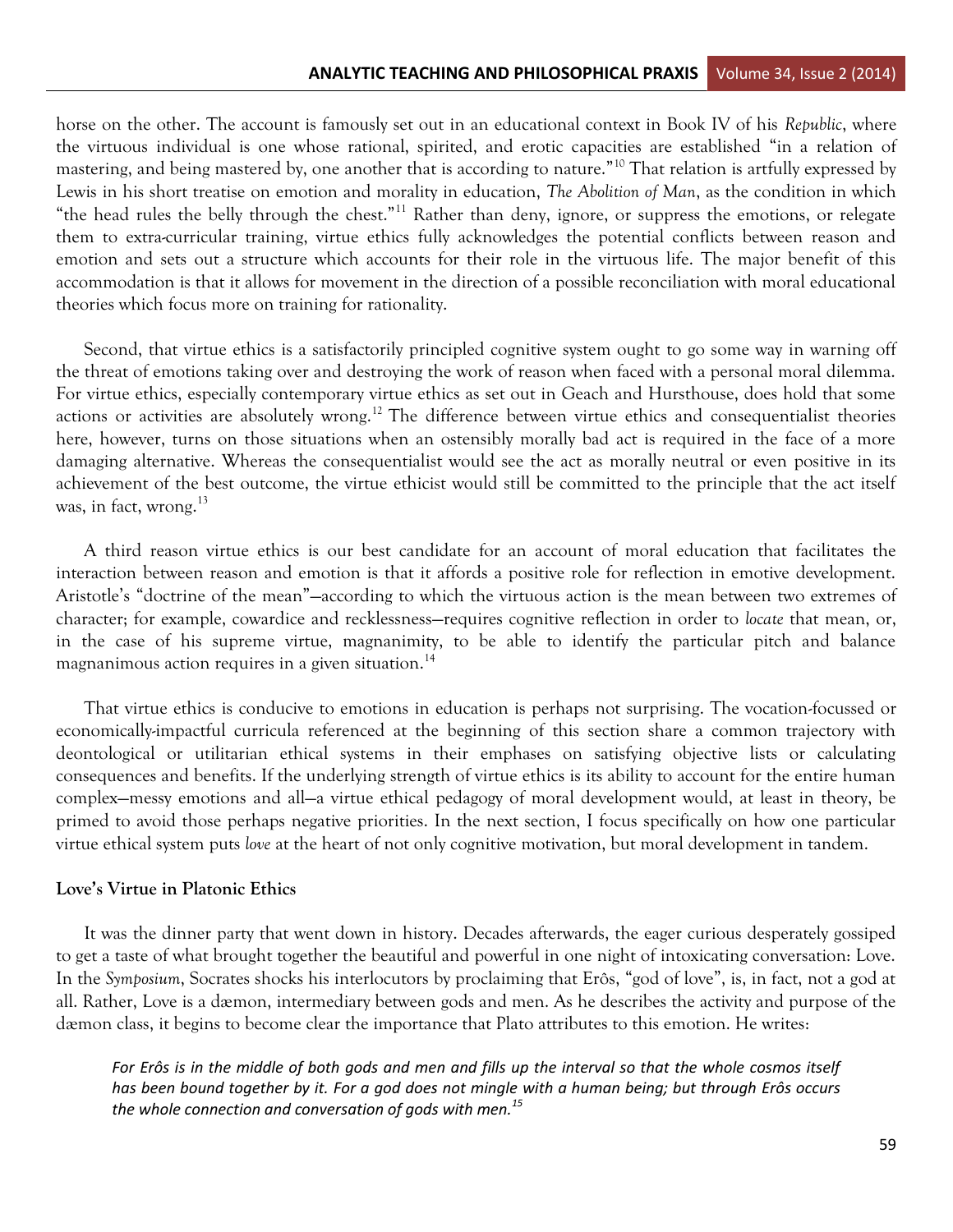Love's power is to bind together the ethical absolutes of virtue, and what approximates it in the individual person. How can love bind together such different realms, the human and the divine? As I interpret Plato, love does this by having as its object the *creation of beauty and virtue*. Love quickens the curiosity we have about the beautiful objects and art forms we encounter in the world, which inspire us and move us to come to know them better, and to learn about what beauty itself really is.

#### *1. Love is oriented to knowledge*

Stendhal's famous maxim that beauty is "the promise of happiness" could well be said to be true of the sort of beauty Plato has in mind in the *Symposium*: we can define Plato's love as a belief about the beloved that one's life would be better if that beloved were a part of it.<sup>16</sup> The beauty one experiences in the world constantly beckons her forward to get to know it more intimately. It is sometimes difficult to tell, however, in what way an attachment to the object will impact her. It is for this reason that she is led to study and come to know the object, so as to know whether time spent with it will leave her better or worse. Plato here presents a compelling view regarding the interrelation of all beautiful things in the world and their role in the philosophic life. As one becomes attracted to a beautiful particular, and pursues it with natural curiosity to learn more about it—Where does it come from? Why does it work the way it does? What makes it different to others of its kind?—she will find herself pursuing other beautiful particulars in ever-expanding circles of beauty. As one is beckoned forward by beauty to come to know one work or object, she will find she must learn about another, its context, its language, its history, and other similar beauties. As Nehamas asserts,

*To love something is always in part to try to understand what makes it beautiful, what drew me—and, as long as I love it*—continues to draw me toward it. To understand what it is and to see how it will affect *me and to see what it will be able to give me. The more I try to understand a particular object, the more I need to learn about the world in general. The deep and the broad are just facets of one another.<sup>17</sup>*

This is the account of love and beauty we find in the famous "ascent passage" of the *Symposium* (209e-212a). In this passage, the lover is depicted as being led from one beauty by a desire to know more about it, to come to see the beauty in other similar things, and the culture and laws which allow such beauty to flourish, and finally to glimpse that absolute beauty that is the source of all beauty experienced in the world: the beholding of which turns out to be the best life imaginable.

Yet the lover's interest in what is beautiful does not stop there—with a solely cognitive achievement. Instead, the lover aims to come to behold the beautiful as closely as she can, which leads her to create beauty, both in herself and in the wider world. Whilst love leads the lover to come to know and experience greater and wider realms of beauty in the world, the activity of love is further constituted by the *creation* of beauty.

#### *2. Love's object is moral self-creation*

The framing characteristic of love, Socrates asserts, is that it is "of something"—just as a father is father of a child so too love is of something, and it "desires that something".<sup>18</sup> Plato's focus on the object of love reveals the complex relational quality essential to it. For love to have an object is simply part of its grounding logic, and the identification of this object is thus fundamental to any attempt to define and understand love. In contemporary moral psychology, this object of love serves as the "intentional object" which is said to be "'about' objects and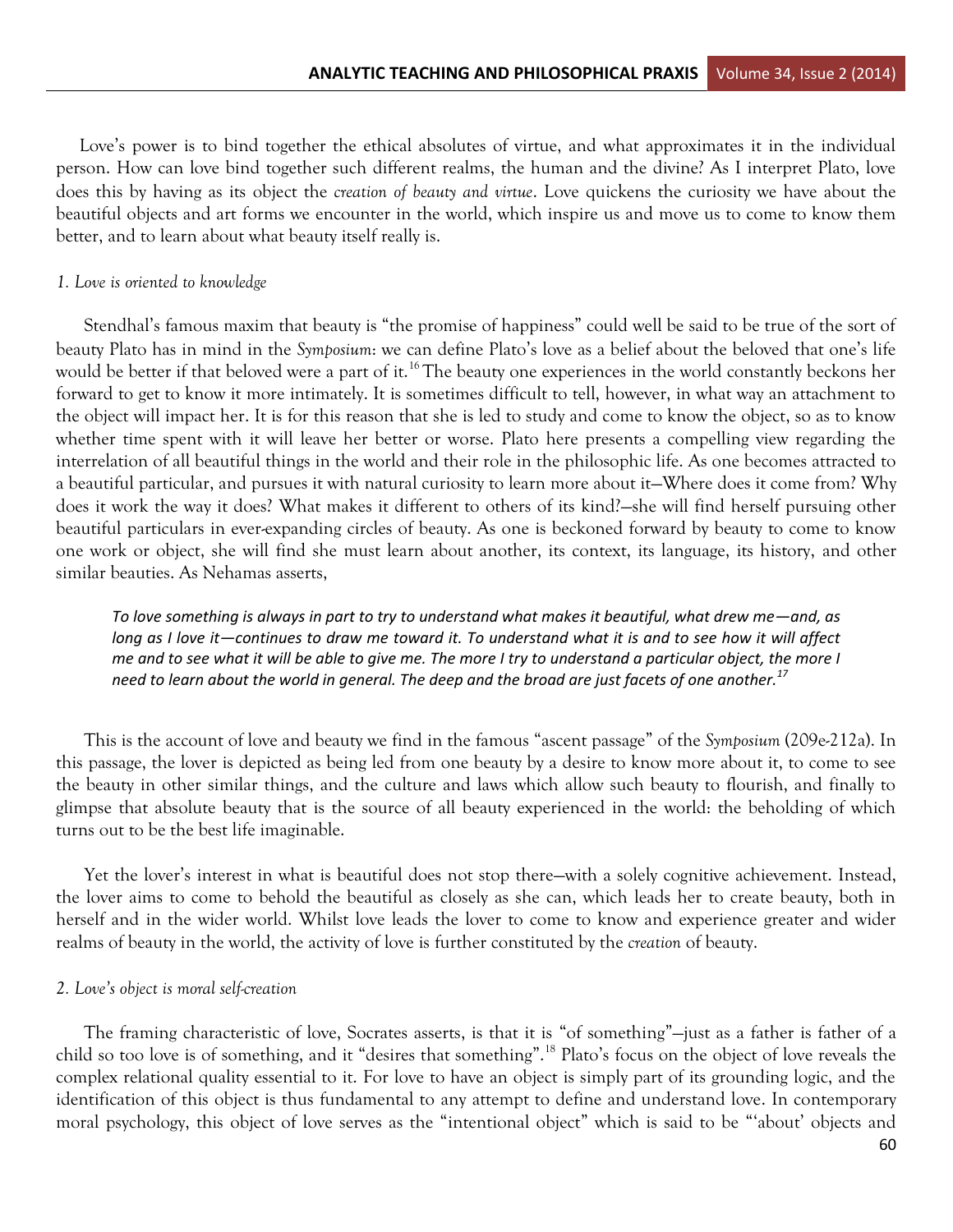states of affairs quite external to the agent." <sup>19</sup> My account of love's object in the *Symposium*, however, locates this object within the individual as her own moral development.

It is commonly claimed in the scholarly literature that the object of love, in the *Symposium* dialogue, is beauty.<sup>20</sup> However, I argue against this view and assert that love's object is the creative activity of "bringing to birth in beauty"—to translate precisely the Platonic text. For Plato writes at line 206e that this object of love is decidedly not *beauty*, but rather the creative process of *generating* beauty, both in the individual and in the wider world. What we witness in Socrates' speech is Plato challenging the received wisdom of his day. Upon seeing beauty in the world, the lover is led to make herself more like that beauty. In so doing, she brings into being further beauty by making herself more beautiful. Thus, love is not purely relational, as emotional intentionality is standardly analysed, but *teleological*—seeking its end. The highest form of love, for Plato, is an instrument of creation. He sees in the human soul a *self-generation principle:* a compass of self-design, externally triggered by beauty. Crucially, however, instead of turning to point towards beauty, the compass turns to point to itself, to design and craft itself. Time spent in pursuit of beauty provides a way for the lover to become beautiful: shaped by the course of her life. Plato thus establishes that the lover will have an inwardly-directed motivation to find ways to achieve this end.

Is the cognitive nature of love Plato has in mind here strong enough to ground such generative activity? I argue that as love regarding the beautiful has led to knowledge, so does knowing about the beautiful lead to assimilation. Such a tendency finds comparison in the *Republic*, where training in dialectic leads the young philosopher-kings to becoming morally virtuous and hence to being able to lead well and produce a good city. In the *Symposium*, cognition and contemplation of the beautiful similarly lead to association and assimilation, and hence to being able to produce beauty on earth.

In the course of his educational exposition in Book VII of the *Republic*, Socrates reveals how an understanding of the truth is more than a displacement of ignorance for knowledge, but is intimately tied to bringing about a moral change in the student. The study of dialectic enables one "to attain to each thing itself that *is*…[to] grasp the reason for the being of each thing",<sup>21</sup> with the result that one will be able to separate decisively the Form of absolute goodness from the many particular instances which bear a relation to it. Thus grounded in truth, the philosophers will be in the best position to produce good things—in themselves and in the city. Socrates asserts, "Once they see the good itself, they must be compelled, each in his own turn, to use it as a pattern for ordering the city, private men, and themselves for the rest of their lives."<sup>22</sup> These ruling men are pronounced thoroughly beautiful,<sup>23</sup> and can become "authors of the greatest good" by bringing into being the "well-governed city".<sup>24</sup> But is witnessing the Forms, in whatever way mortals might be able to do, enough to initiate moral change? I argue it is.

The method by which the philosopher-king shapes and creates the beautiful city and beautiful citizens (including herself) is described by Socrates as that of the inspired artist:

*I suppose that in filling out their work they would look away frequently in both directions, towards the just, beautiful, and moderate by nature and everything of the sort, and again, towards what is in human beings; and thus, mixing and blending the practices as ingredients...taking hints from exactly the phenomenon in human beings which Homer too called god-like and the image of god...And I suppose they would rub out one thing and draw in another again, until they made human dispositions as dear to the gods as they admit of being.<sup>25</sup>*

This concept is repeated in Plato's *Timaeus* dialogue as well, where Socrates asserts: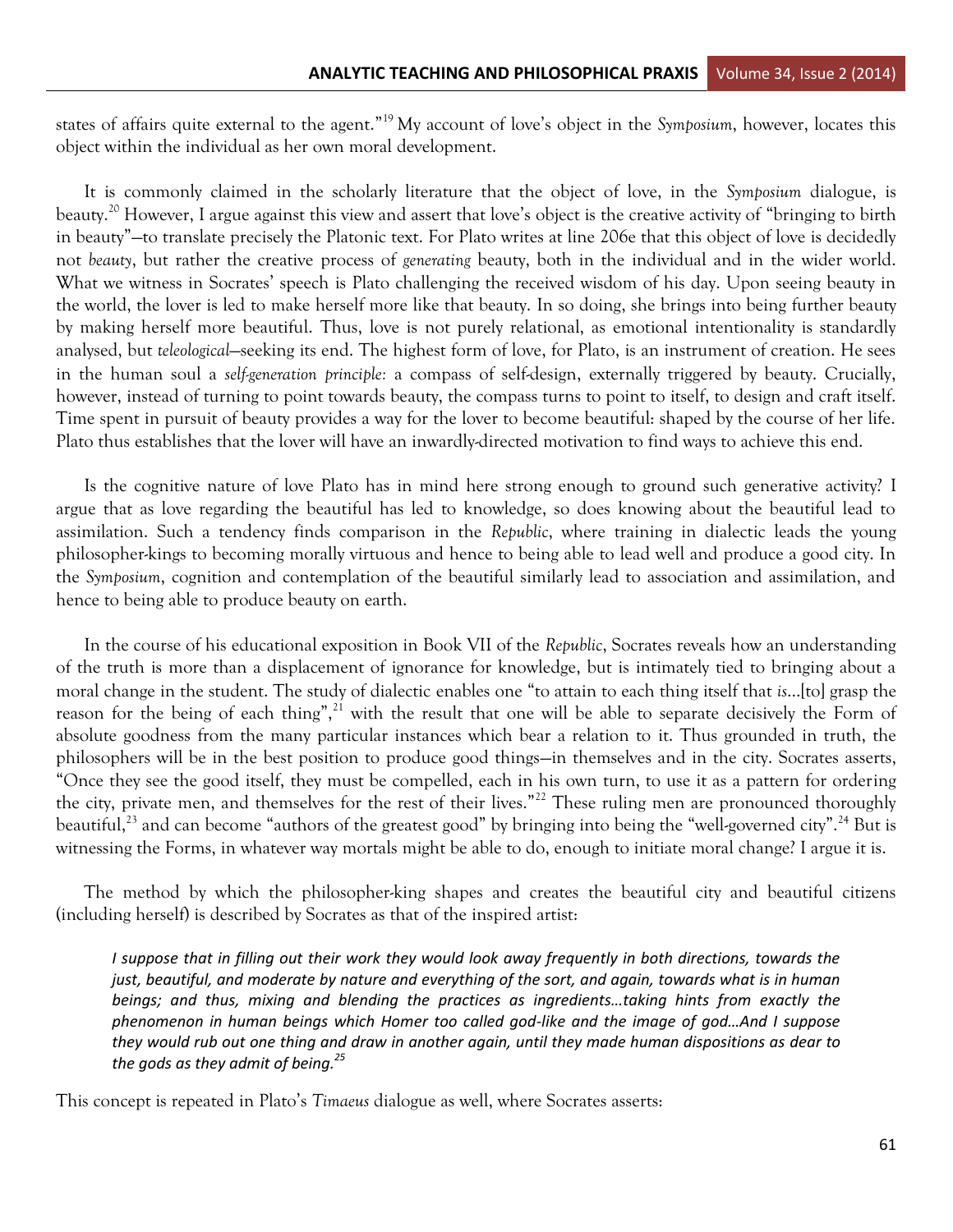*Now everything that becomes or is created must of necessity be created by some cause, for without a cause nothing can be created. The work of the creator, whenever he looks to the unchangeable and*  fashions the form and nature of his work after an unchangeable pattern, must necessarily be made *beautiful and virtuous...<sup>26</sup>* 

Time spent in contemplation of the Forms of beauty and goodness provides a way for the philosopher to become like them, through imitation and assimilation. Socrates concludes, "Then it is the philosopher, keeping company with the divine and the orderly who himself becomes orderly and divine, in the measure permitted to man."<sup>27</sup> What we have here is an account that considering the Form, and comparing it to what is in humans, compels one to change and rub things out in the attempt to make what is only qualifiedly virtuous more like the unqualifiedly virtuous. There is good in the philosopher, because of her knowledge of and assimilation with the Form, and as a result of this togetherness, she is the best able to produce good things in the city and in the individual citizen. The object of love is therefore its greatest virtue: impelling the lover to shape herself in the image of virtue, and bringing about new virtue in the soul.

#### **Beauty in the Classroom**

This idea of creative thinking led by love, I argue, was a key feature of Plato's educational theory and derives from insightful analysis of the human powers of motivation. You cannot navigate with merely a highly polished rudder—you must start with the motor before navigation even begins. Once we have engaged the emotions, *then* we can deliver the directional standards of a particular curriculum.

The hypothesis we are presented with in the *Symposium* is that every contact with beauty (from perceptual and sense-based contact, to emotional and cognitive contact) gives rise to erotic desire to generate in beauty. This generation, as I have argued above, manifests in an assimilation with beauty itself. Love unites the Form with the particular lover, binding them together, thus enabling the production of any and all particular beauty. If Plato is right about this, his message to posterity is that *teachers should teach by beauty,* and by *engaging the emotions*. Philosophy, the love of wisdom, has a responsibility not to sit alone in the study or retreat to the ivory tower building edifices of purely rational construction—but to connect with the world of art and culture to generate the virtue that those in pursuit of it have come to love and to know.

Kristjánsson divides moral education of emotion projects into three inter-related areas of inquiry: (1) are emotions appropriate objects of education; (2) ought, and if so, how, can emotions be shaped within education; and (3) what specific activities or techniques can teachers employ in the classroom?<sup>28</sup> As the above discussion has emphasised, the debate on educating the emotions tends to focus on the first two questions—understandably, of course, as we are philosophers. Precious little, however, is available to educators seeking practical, straight-to-theclassroom application of the results of all this research. Indeed, Maxwell and Reichenbach even go so far as to say that "not a single intervention programme or identifiable body of educational practices or strategies grounded in a major theoretical perspective in contemporary social psychology exists which specifically and explicitly targets moral emotions."<sup>29</sup> In what follows, I would like to outline, briefly, some of the positive ways the virtue of love being the internal motivation to seek not only knowledge of the attracting object, but the activity of shaping oneself and generating virtue in the soul—may be encouraged in the contemporary classroom.

First, educators can engage the emotion of love through *bringing beauty into the classroom*. The "vast, open sea of beauty", to appropriate Plato's description of the lover's vision, is diverse and limitless.<sup>30</sup> Depending on the level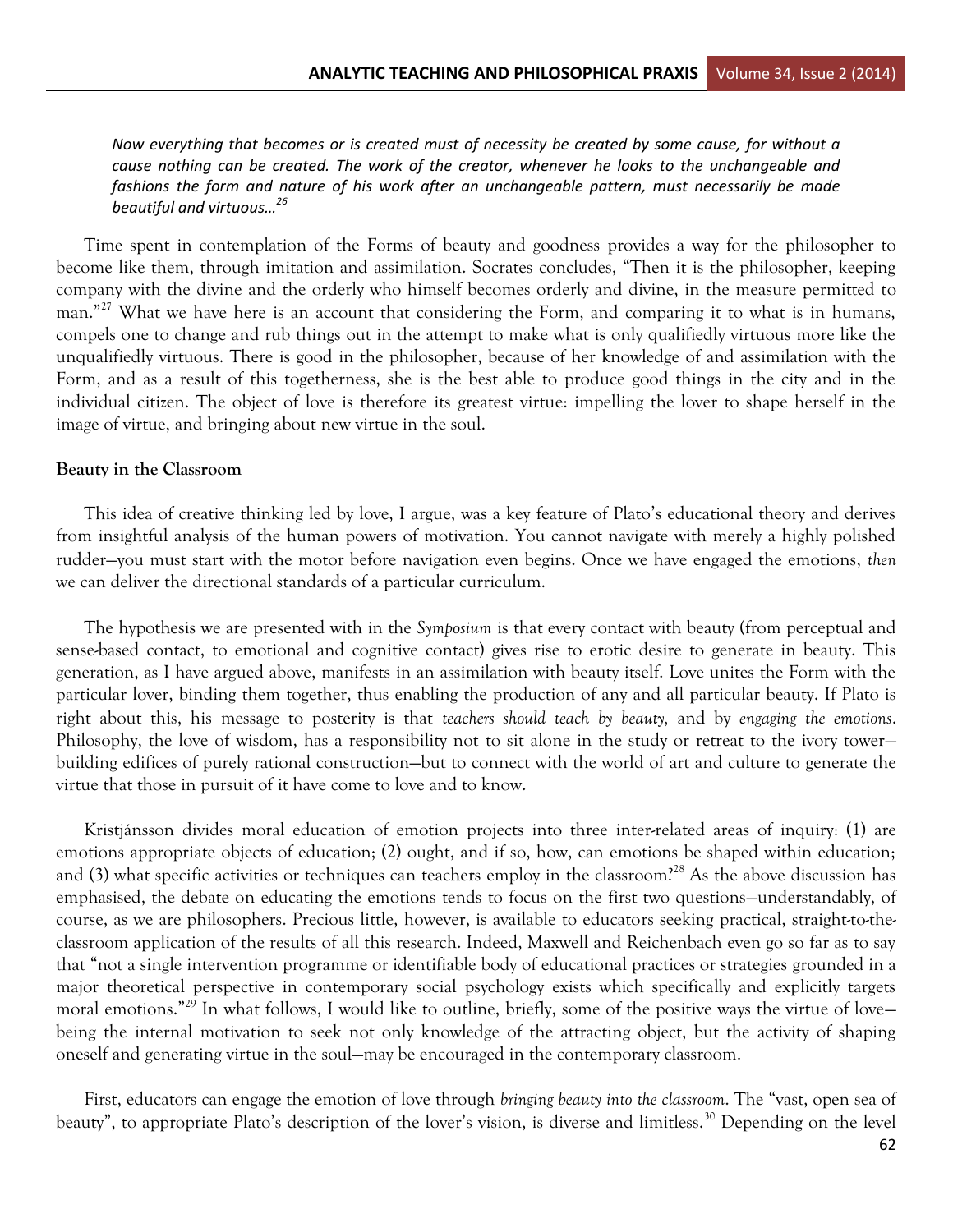of schooling, a range of examples in art and literature (conceived broadly to include as well drama, music, dance, design, and more) can be creatively incorporated into lessons with the specific aim of grabbing the emotions, which in turn compel further investigation (in the classroom, in extra-curricular activities, and in personal free pursuit), and indicate future lines of discussion. There exist in the literature a number of compelling arguments that engaging the emotions of, for example, compassion, sympathy, and empathy—through materials and stories is the "sine qua non of the ability to formulate moral assessments".<sup>31</sup> Educating through love and attraction to the beautiful, however, offers a uniquely powerful capacity to harness the *motivational* aspects of the emotion. For it is the initial pangs of love, read as the desire to know, which first present as curiosity and develop into a commitment to finding out more, and a passion for the subject. Bringing beauty into the classroom—*all* classrooms, not just the art studio—can launch this motivation in new and exciting ways.

The beauty of great literature and compelling art has a further special role to play in developing imagination, particularly in the consideration of multiple perspectives which arouse emotion. Such subjects are often exceptionally concerned in depicting or commenting on the complex interplay of human emotions in moral situations. Indeed, Wordsworth defined poetry as "the spontaneous overflow of powerful feelings."<sup>32</sup> By presenting material that prompts an emotional response, students can be inwardly led to appreciate certain aspects of a case they may not otherwise have acknowledged. I should emphasise here that bringing beauty into the classroom ought to go beyond art appreciation courses as one among other (subtly more "serious", "academic") subjects. The beauty of art and literature should instead be seen as a powerful impetus to moral development and so afforded a place in any and all subjects.

What engaging the emotions can contribute to educational and cognitive development is what Schwartz and Clore term "affect as information".<sup>33</sup> According to this theory, internal emotional experiences supply individuals with information about their external environment. This information can then be harnessed in creative ways as it influences the individual's evaluations, decisions, concerns, and further courses of action. Educators can consider how facilitating students' attending to their emotional response to material may enhance the learning experience and understanding of course content. Take, for example, the following classroom exercises:

̇ Upon the presentation of visual illusions such as Adelson's Checkershadow Illusion, below, the mind is primed to accept that the squares marked A and B are of different colours.

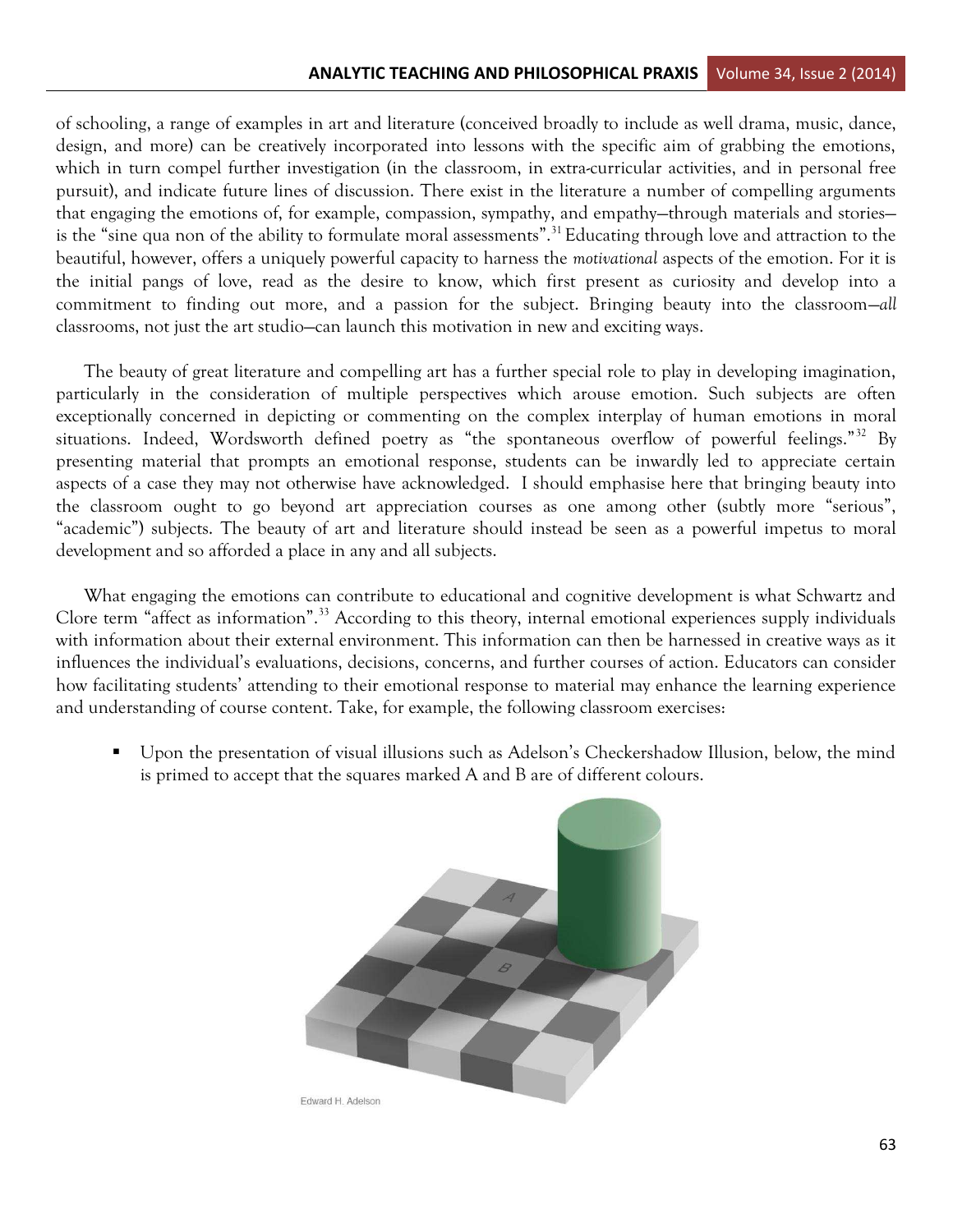

In fact, they are the same colour, and this can be confirmed by the educator using the proof image:

When the illusion is experienced for the first time, students often respond with a range of emotions including bafflement, awe, amusement, and incredulity—the latter of which leads naturally to further questioning and explanation. In my undergraduate philosophy classes, I use this illusion to introduce Descartes' radical doubt: how much can we trust our senses if they can be so wildly taken in by illusion? The emotional response, however, can be harnessed for motivating the intellectual virtues of curiosity and care towards a host of subjects. For example, such virtues can serve to widen appreciation for suspending judgement on controversial figures in a History class until the motivations for actions can be carefully considered; or for precision and caution in a Science lab.

̇ Literature, poetry, and other story-telling media can also stimulate the emotions to enhance achievement outside of English and Literature classes. Upton Sinclair's *The Jungle* is often featured in American History class readings lists, but its ability to generate powerful emotions of shock and disgust at the conditions of the meat-packing industry in the early  $20<sup>th</sup>$ -century can function to initiate discussions and projects across the educational spectrum. Despair at the working conditions the novel presents is a unique way to contribute to lessons on trade unions and class poverty in Economics; and revulsion at unsanitary factory farming practices can initiate a personal dimension to considerations of vegetarianism and veganism in a Physical Education or Health class, or of animal welfare and organic farming in Government and Business classes.

What is important to focus on in such exercises is that the students attend consciously to their emotions in response to the subject matter of the lesson: drawing out what it is the experienced emotion *tracks*, and considering that aspect of the content as *information* which can be explored further in discussions or assignments.

Second, educators can use *Gadfly questions* to engage the emotions in response to an apparent wrong. In the *Apology*, Socrates refers to himself as a gadfly which bites the sluggish horse in order to arouse him to action: he put this into practice by acting the rogue street philosopher, constantly questioning his contemporaries in such a way that they would feel compelled either to defend their premises or realise further thought and refinement of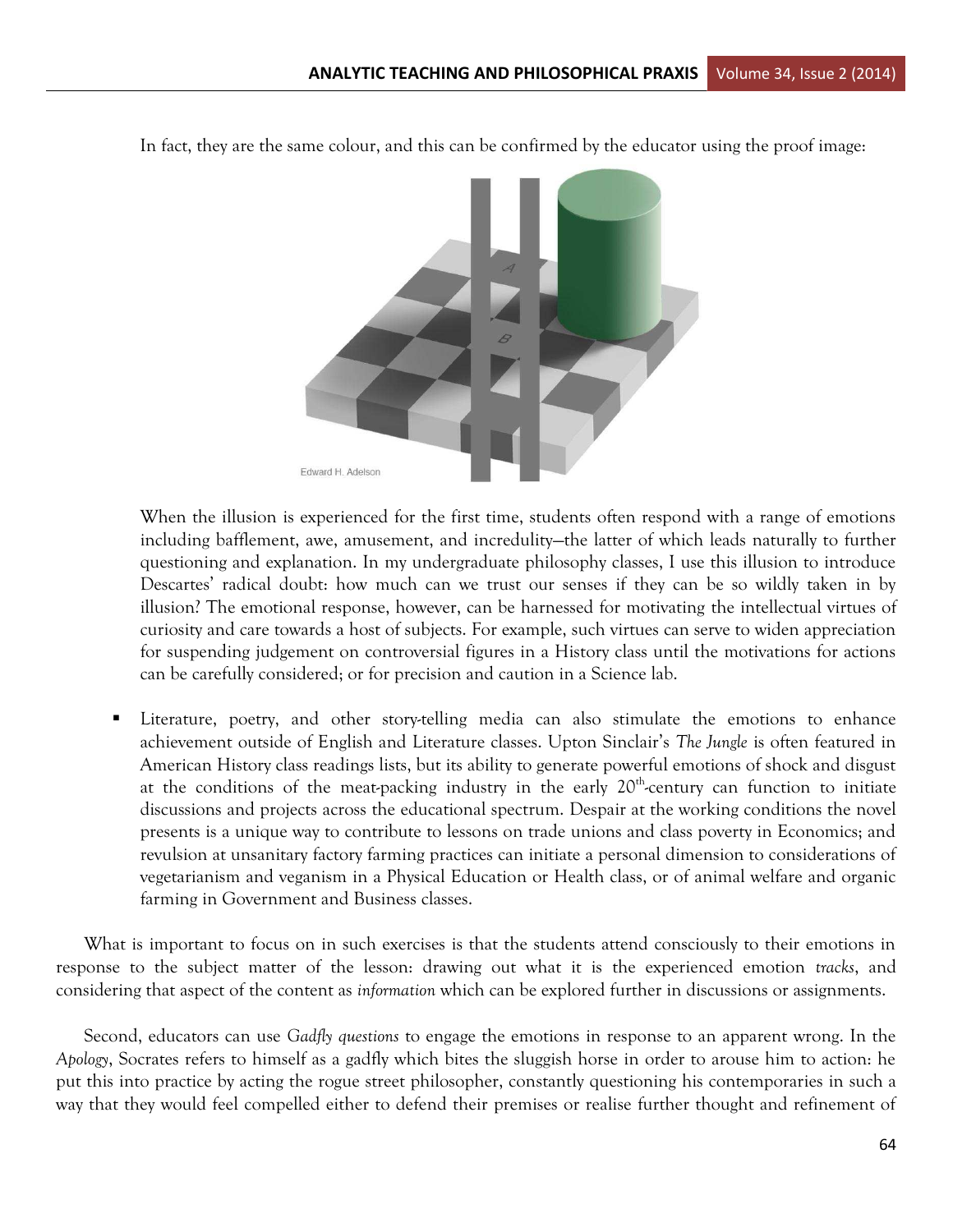those premises was needed.<sup>34</sup> Plato acknowledges that children possess the ability to love the beautiful, and blame and hate the ugly, even before they are capable of rational speech.<sup>35</sup> By pressing intuitively controversial points, challenging assumptions, or playing *advocatus diaboli*, educators can stir up instinctive defences of what is, or is at least thought to be, true.

Gadfly questions can be directed towards the course content and students' answers to questions, in addition to their emotional responses to that course content. Facilitators may take cues from Socrates' own method as to what kinds of questioning best get at the heart of the interlocutor's statements, probing responses to ferret out analytic distinctions as well as to elicit commitment to a view by proposing a radical alternative. The use of the Socratic Method in education has long been championed for its ability to aid students in clarifying and justifying their thoughts on the topic under question.<sup>36</sup> Of specific relevance to our topic of engaging the emotions in education, is to direct gadfly questions towards the students' own emotional responses to material (and perhaps especially towards unexpected emotional responses), which can be indicators of a further question or line of reasoning. Examples of such gadfly questions towards emotions may include:

- ̇ *Do you think all parties (or characters) involved in the event felt the same way in response? Why or why not?*
- ̇ *Why do you think you like X more than Y?*
- ̇ *Is there a difference between our society and the society under discussion that might make the situation look different to you?*
- ̇ *What element of the lesson would you be most (or least) likely to remember?*
- ̇ *What element of the lesson makes you the most surprised (or angry, or curious)? Why?*

The task in employing gadfly questions specifically, within the broader teaching style of the Socratic Method, is to harness the motivational power of the emotions and direct it towards identifying new ways of thinking about course content. By attending to their emotions in this reflective manner, students can link their own affective responses to the subject of a lesson and find in that link a personal reason to defend and articulate their thoughts.

A third practical application of Plato's theory of love's virtue is to use *beauty as a tool for cognitive appraisal and reflection*. Art and literature can present vastly different beauties, which the student can then evaluate in relation to other beauties presented in the course, and in relation to other types of beauties she experiences in her wider world. This is the basis of Plato's metaphysical theory of Forms, according to which one learns about, for example, abstract, absolute beauty by reflecting on what each of these particular beauties perceived and experienced have in common. Identifying what is essential to each of a beautiful work of art, a beautiful scientific equation, a beautiful soul, and a beautifully accomplished action or performance is at once, then, a cognitive-emotional-aesthetic (not to mention interdisciplinary) exercise. Encouraging students to ask, and reflect on, what it is they think that makes each of the different beauties they encounter beautiful can culminate in synthesisation assignments which aim at articulating and defending an account of what the terms beauty, art, or justice actually can mean. Methods for employing this concept in the classroom could include the following exercises:

̇ Having students each curate an ongoing journal focusing on a key concept of the course (e.g., citizenship, tragedy, respect, or abuses of power). Journals can be written in a notebook or—to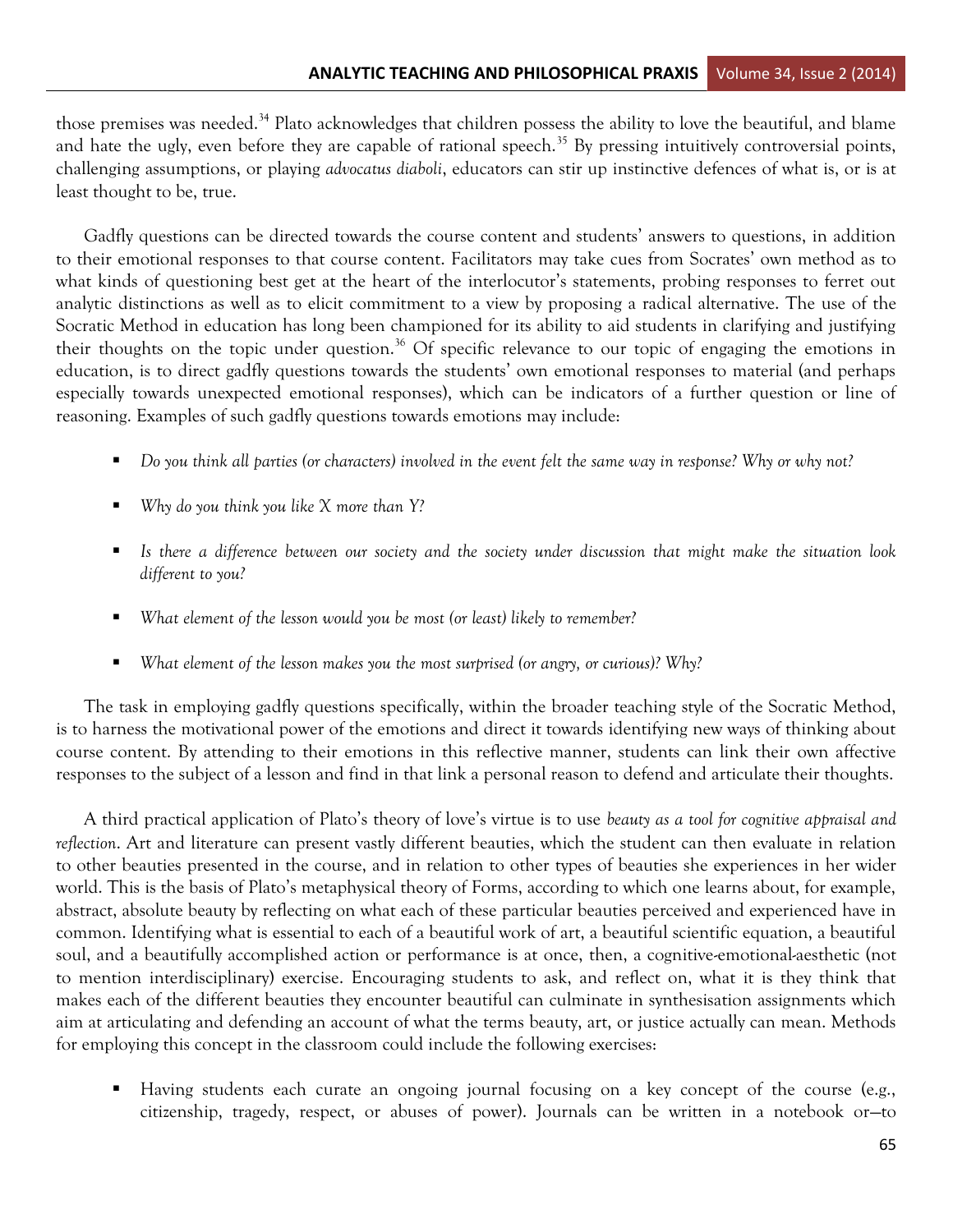introduce technology where appropriate to the level of the course—created online, as on a Tumblr microblog or Pinterest board. Students add examples of the concept they identify in art, current affairs, or the media and are asked to reflect on each entry asking what it is they think makes the particular example fall under the concept heading: what it is that makes the piece of work beautiful, or the court ruling unjust. The task here is to allow the emotions first to locate the particular examples, which can then become the subject of appraisal and reflection. This reflection aims at developing creative or *lateral thinking*, which draws connections between disparate instances of a concept.

̇ Incorporating music created in a particular culture or era into a World Civilisations, History, or Foreign Language class. This can be done at intervals throughout the term, with students instructed to choose a song or music style they liked best at the end; or as a one-off project for a particular time period. Students are to reason about what in the period might have inspired or influenced the artists. Rather than making this a research exercise, it can be done as in-class writing, to facilitate lateral thinking between their emotional response to the music and the historical-cultural facts presented in the course content.

My aim in highlighting this third kind of exercise is to draw attention to the particularly creative impetus beauty in art can have on the emotions, which—when attended to with cognitive reflection—can draw the mind to identify causal relationships between material previously unnoticed. The development of the ability to draw such relationships is a key feature of the kind of lateral and creative thinking which marks original thought.

I may at this point anticipate the objection regarding Plato's infamous "banishment" of the poets from the ideal city in Book X of his *Republic*, on the basis that they morally corrupt an audience. To argue that this demonstrates a rejection of art as an educational tool, however, would be to miss the point. A significant part of Plato's critique was that certain works of art present falsehood as truth, with the effect that the student may come to think justice involves what is actually unjust, thereby obscuring what being just "looks like." However, the fact that Plato's dialogues are positively littered with myths, similes, dramatic characters, and other poetic devices, coupled with the fact that the *Symposium* dialogue itself lists the work of Homer and Hesiod as highly praised creations of beauty, reveals that Plato openly acknowledged the positive benefit of poetry.<sup>37</sup>

The above exercises may already be carried out in the classroom for a host of other reasons, for example to integrate technology, to make connections to other classes, or to practice writing across the curriculum. What I wish to emphasise here is that they can also be used as starting points to hook students with the aim of facilitating a uniquely powerful and generative connection between student and subject. It may, however, be argued that these three types of classroom exercises take beauty in art for moral purposes in such a way which places the theory squarely in that instrumental view of education lamented above: merely substituting moral or emotional development for economic benefit as an educational aim. I argue against this. The Platonic virtue ethics set out in section two holds as a fundamental tenet that it is because the lover values the beautiful *for its own sake* that she strives to become like it by creating beauty in herself. The lover in the *Symposium* does not perceive beauty and think of all the great benefit she can gain by attaining it, but rather self-creation is an emotive-creative *response of the soul* to the beauty present to her. Love in relation to the beautiful leads to the creation of new beauty.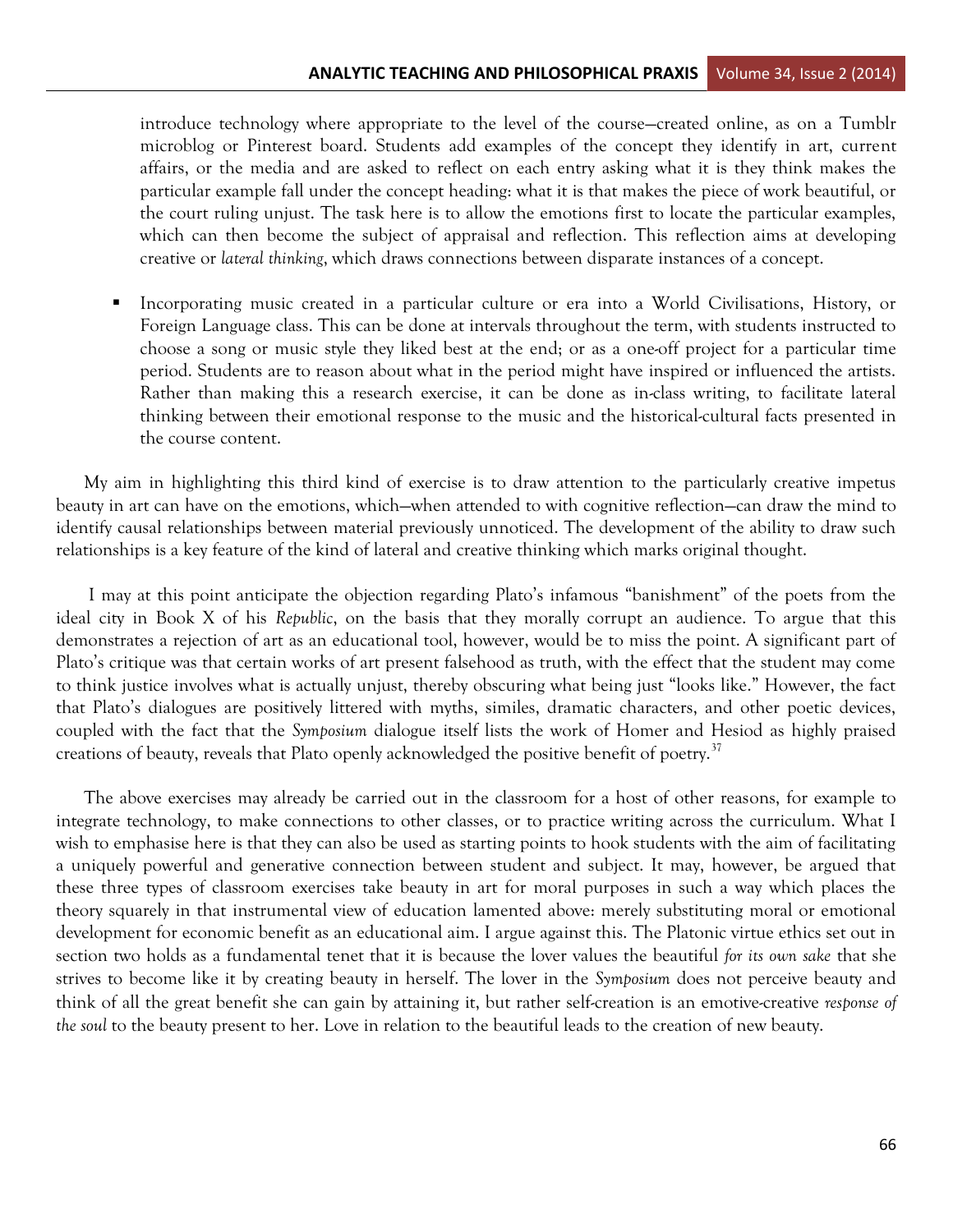#### **Conclusion**

Curiosity is ultimately driven by desire: the desire to know. Accordingly, we can find in Plato's theory of love an understanding of how education in the beautiful—a generative process led by love—results in the lover becoming virtuous through the self-creation of beauty and virtue in the soul. This theory connects Plato's ordering agents of the universe (the conceptual ideas of absolute goodness and beauty) with that which orders individual persons. It is an education by attraction. We can take away from Plato's *Symposium* dialogue the following hypothesis: if education is to be truly transformative—making us into responsible citizens, rational problem-solvers, creative thinkers—it must begin with *honing desire*, employing those mechanisms which attract and which motivate a commitment to discovering more. What's exciting, and challenging, is that you never know where such journeys might lead.

#### **Endnotes**

1 Bruce Maxwell and Roland Reichenbach, "Educating moral emotions: a praxiological analysis," *Studies in Philosophy and Education* 26 (2007): 148.

<sup>2</sup> See, for example, the following newly-established research centres and projects: Les émotions au Moyen Âge, established in 2006  $\frac{\text{http://emma.hypotheses.org/!lang=fr} \ FR}{$ ; Berlin's Languages of Emotion Institute, established in 2007  $\frac{\text{http://www.loe.fu-berlin.de/}}{;}$  the Max Plank Center for the History of Emotions, established in 2008 [<http://www.mpib-berlin.mpg.de/en/research/history-of-emotions>](http://www.mpib-berlin.mpg.de/en/research/history-of-emotions); the Queen Mary Centre for the History of Emotions, established in 2008 [<http://www.qmul.ac.uk/emotions/](http://www.qmul.ac.uk/emotions/)>; Oxford's The Social and Cultural Construction of Emotions: The Greek Paradigm, established in 2009 [<http://www.classics.ox.ac.uk/emotions.html>](http://www.classics.ox.ac.uk/emotions.html); the Australian Research Council Centre of Excellence for the History of Emotions, established in 2011 [<http://www.historyofemotions.org.au>](http://www.historyofemotions.org.au/); and Project C2Learn on emotional reasoning at Edinburgh's EIDYN Centre for Epistemology, Mind, and Normativity, established in 2012 [<http://eidyn.ppls.ed.ac.uk/c2learn](http://eidyn.ppls.ed.ac.uk/c2learn)>; as well as, to name but two recent examples, Elena Carrera's edited volume, *Emotions and Health: 1200-1700* (Leiden: Brill, 2013); and the forthcoming Palgrave Macmillan series: *Palgrave Studies in the History of Emotions*.

3 Lawrence Kohlberg, *Essays on moral development, Volume I* (New York, NY: Harper Row, 1984). Recent advocates of his structural-cognitive framework include Jennifer Chalmers and Michael A.R. Townsend, "The effects of training in social perspective taking on socially maladjusted girls," *Child Development* 61 (1990): 178-190; Sigrun Adalbjarnardóttir, "Promoting children's social growth in schools: An intervention study," *Journal of Applied Developmental Psychology* 14 (1993): 461-484; Wolfgang Edelstein and Peter Fauser, *Demokratie lernen und leben: Materialen zur Bildungsplanung und zur Forschungsförderung* (Bonn: Bund-Länder-Kommission für Bildungsplanung und zur Forschungsförderung, 2001); and John Gibbs, *Moral development and reality: Beyond the theories of Kohlberg and Hoffmann* (Thousand Oaks, CA: Sage, 2003).

4 Thomas Lickona, *Educating for character: how our schools can teach respect and responsibility* (New York, NY: Bantam Doubleday Dell, 1992); William Kilpatrick, *Why Johnny can't tell right from wrong* (New York, NY: Simon & Schuster, 1992). Different but related strands of character education can be identified in the work of, e.g., Terrence McLaughlin and J. Mark Halstead, "Education in character, virtue," in *Education in morality*, eds. Halstead and McLaughlin, 132-173 (London: Routledge, 1999); Jan Steutal and Ben Spiecker, "Cultivating sentimental dispositions through Aristotelian habituation," *Journal of Philosophy of Education* 38:4 (2004): 531-549.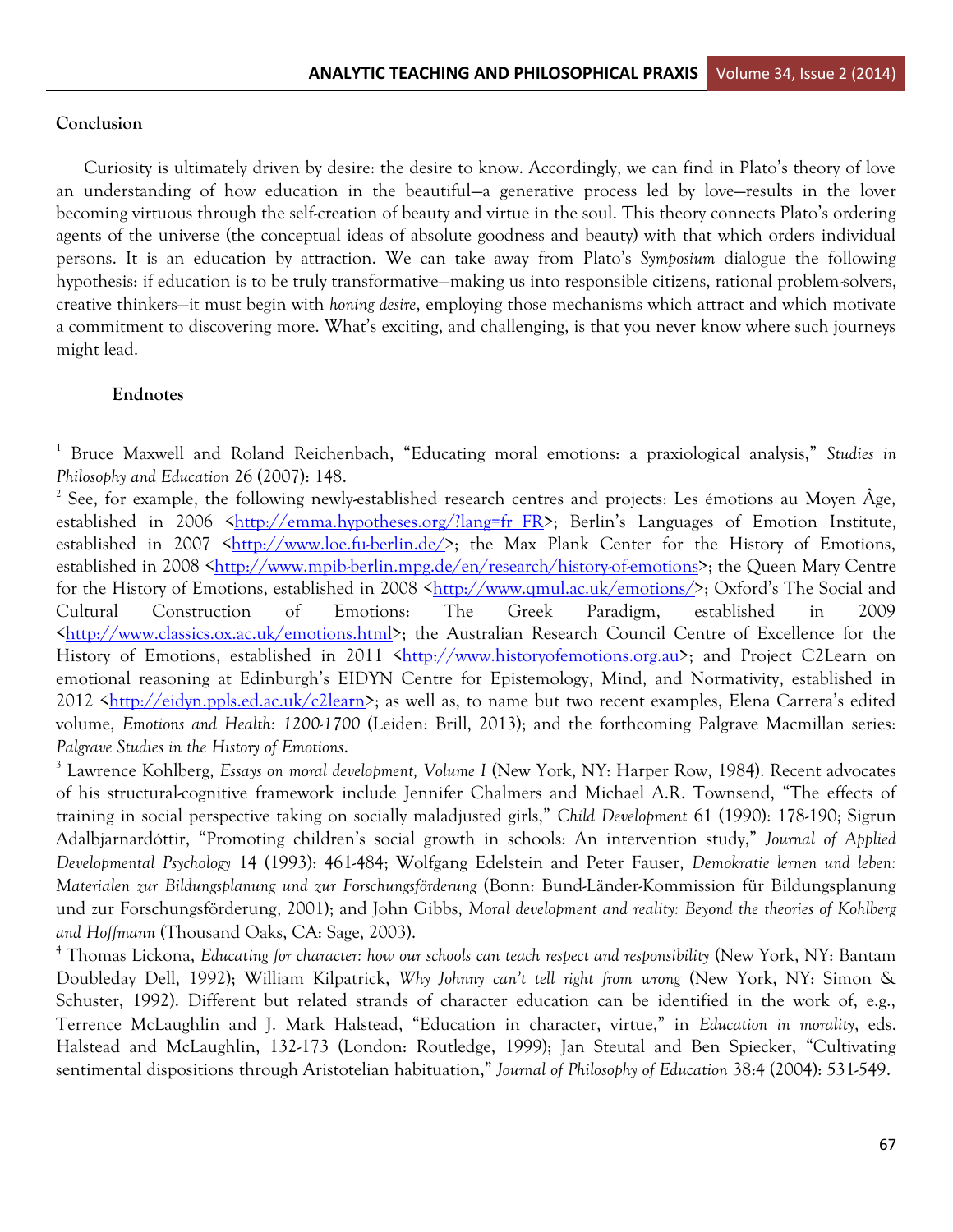5 Nel Noddings, *Caring: A Feminine Approach to Ethics & Moral Education* (Berkeley, CA: University of California Press, 1984) and *The Challenge to Care in Schools* (New York, NY: Teachers College Press, 1990), esp. 171-202; Carol Gilligan, *In a different voice: psychological theory and women's development* (Cambridge, MA: Harvard University Press, 1982); Nancy Chodorow, *The Reproduction of mothering: Psychoanalysis and the sociology of gender* (Berkeley, CA: University of California Press, 1978); Michael Slote, *Moral Sentimentalism* (Oxford: Oxford University Press, 2010). Within sentimentalism, specific trends emerge championing one or the other of emotional understanding, emotional expression, emotional regulation, and empathy. See, e.g., Jonathan Cohen, ed., *Educating minds and hearts: Social and emotional learning and the passage into adolescence* (New York, NY: Teachers College Press, 1999) and *Caring classrooms/intelligent school: The social emotional education of young children* (New York, NY: Teachers College Press, 2001); Maurice J. Elias, et al., *Promoting social and emotional learning: guidelines for educators* (Alexandria, VA: Association for Supervision and Curriculum Development, 1997); David C. Grossman, et al., "Effectiveness of a violence prevention curriculum among children in elementary school: A randomized controlled trial," *Journal of the American Medical Association* 277 (1997): 1605-1611; Susan D. McMahon, et al., "Violence Prevention: Program effects on urban preschool and kindergarten children," *Applied and Preventive Psychology* 9 (2000): 271-281; and Carolyn Webster-Stratton, *How to promote children's social and emotional competence* (London: Sage, 1999).

6 Maxwell and Reichenbach, 158.

<sup>7</sup> Maxwell and Reichenbach, 155; Noddings, 1992.

<sup>8</sup> David Carr, "On the contribution of literature and the arts to the educational cultivation of moral virtue, feeling and emotion" ["Contribution"], *Journal of Moral Education* 34:2 (2005): 137-151, esp. 139; and "After Kohlberg: some implications of an ethics of virtue for the theory and practice of moral education," *Studies in Philosophy and Education* 15 (1996): 353-370.

<sup>9</sup> This paper focuses on love, but for an account of "nasty emotions" versus "nice emotions", see Ronald de Sousa, "Moral emotions," *Ethical Theory and Moral Practice* 4 (2001): 109-126; Aaron Ben Ze'ev, "Are envy, anger, and resentment moral emotions?," *Philosophical Explorations* 5:2 (2001): 148-154; and Kristján Kristjánsson, "Can we teach justified anger?," *Journal of Philosophy of Education* 39:4 (2005): 671-689. Cf. Plato, *Republic*, 440c.

<sup>10</sup> Plato, *Phaedrus*, 246a-254e; *Republic*, 427e-444e, esp. 444b-e.

<sup>11</sup> C.S. Lewis, *The Abolition of Man* (New York, NY: HarperCollins, 2009), 24.

<sup>12</sup> Peter Thomas Geach, *The Virtues* (Cambridge: Cambridge University Press, 1977); Rosalind Hursthouse, *On Virtue Ethics* (Oxford: Oxford University Press, 1999).

 $13$  Carr ["Contribution"], 140.

<sup>14</sup> Aristotle, *Nicomachean Ethics*, 1106a26-b28, with 1106a36-b7, 1122a18-1125a17.

<sup>15</sup> *Symposium*, 202e-203a.

<sup>16</sup> "La beauté n'est que la promesse du bonheur." Stendhal, *De l'Amour* (Boston, MA: Michel Levy Bros., 1857), 34, n. 1.

<sup>17</sup> Alexander Nehamas, "'Only in the Contemplation of Beauty is Human Life Worth Living' (Plato, *Symposium,*  211d)," (Katz Lecture in the Humanities, University of Washington, Seattle, Washington, 17th November, 2005). <sup>18</sup> *Symposium*, 199c-200a.

<sup>19</sup> Carr ["Contribution"], 141. For an alternative account of the intentional object of love in Plato, see Gerasimos Santas, "Plato's Theory of Eros in the Symposium: Abstract," *Noûs* 13:1 (1979): 67-75, esp. 71-72.

<sup>20</sup> See, generally, F.C. White's survey, "According to many scholars, the central theme... is that the primary or ultimate object of love is the Form of Beauty. Thus among such scholars Beauty is variously described as: love's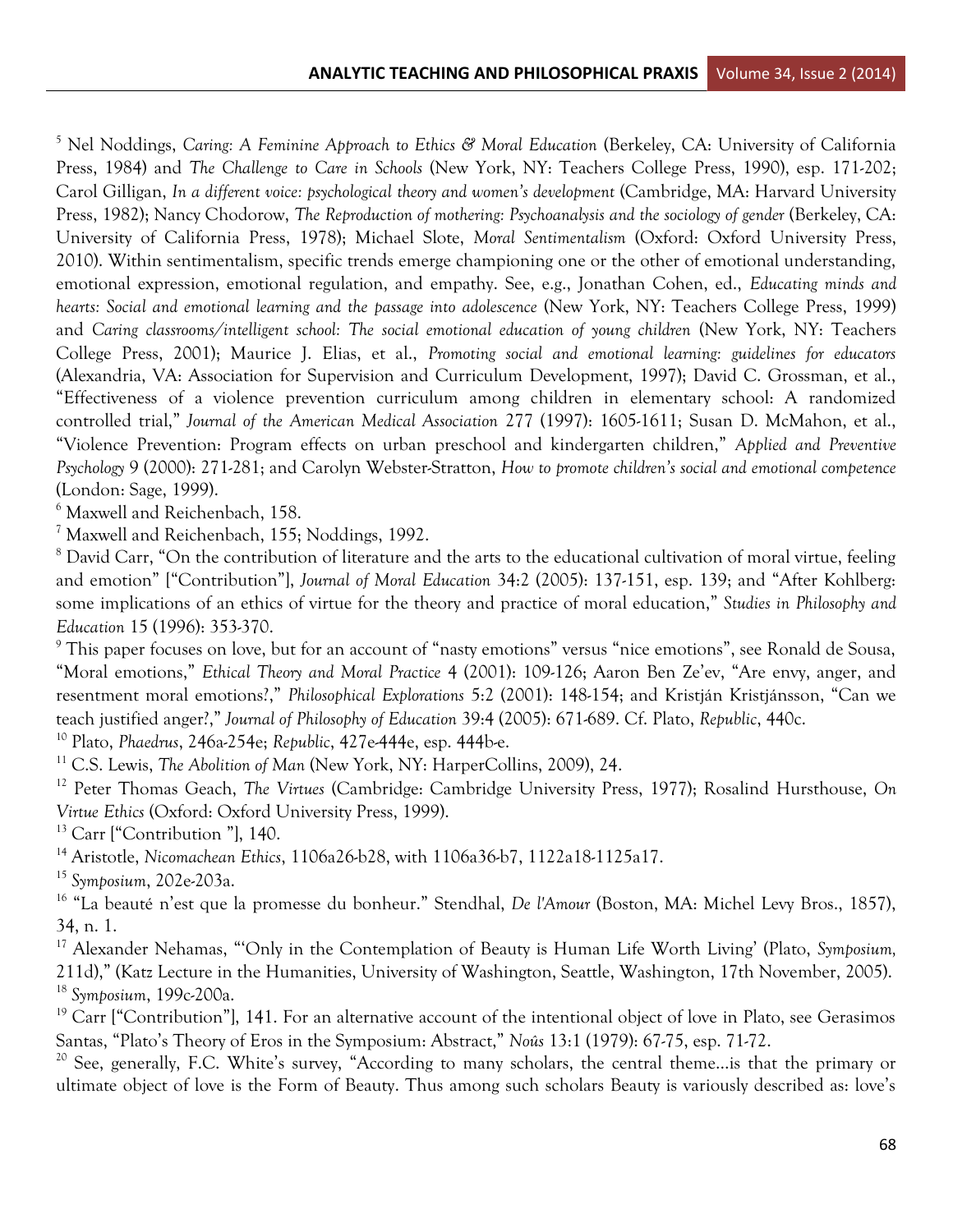*primary object* (Irwin); its *final object* (Cornford); its *final goal* (Grube); its *final 'why'* (Morgan); its *ultimate objective* (Raven); its *ultimate object* (Teloh); its *ultimate goal* (Grube). Or it is described more simply as *the* object of love (Hamilton); as *the* goal of Eros (Bury)…and so on", "Love and Beauty in Plato's *Symposium,*" *Journal of Hellenic Studies* CIX (1989): 151. See also Suzanne Obdrzalek, "Moral Transformation and the Love of Beauty in Plato's *Symposium,*" *Journal of the History of Philosophy* 48:4 (2010): 416, 440; Nehamas, "Beauty of Body, Nobility of Soul: The Pursuit of Love in Plato's *Symposium,*" in *Maieusis: Essays in Ancient Philosophy in Honour of Myles Burnyeat*, ed. Dominic Scott, (Oxford: Oxford University Press, 2007), 123; Lloyd Gerson, "A Platonic Reading of Plato's *Symposium,*" in *Plato's Symposium: Issues in Interpretation and Reception*, eds. James Lesher, Debra Nails, and Frisbee Sheffield (Washington, D.C.: Center for Hellenic Studies, 2006), 48, 64, 65; Radcliffe G. Edmonds, "Socrates the Beautiful: Role Reversal and Midwifery in Plato's *Symposium,*" *Transactions of the American Philological Association* 130 (2000): 266, 268-269; Michael Gagarin, "Socrates' Hubris and Alcibiades' Failure," *Phoenix* 31 (1997): 33, 27; E.E. Pender, "Spiritual Pregnancy in Plato's *Symposium,*" *The Classical Quarterly*, New Series 42:1 (1992): 72, 77-78, 82, 86; Richard Patterson, "The Ascent in Plato's *Symposium,*" in *Proceedings of the Boston Area Colloquium in Ancient Philosophy*, vol. VII, ed. John J. Cleary (Lanham, MD: University Press of America, 1993), 198, 207; David M. Halperin, "Platonic Erôs and What Men Call Love," *Ancient Philosophy* 5 (1985): 180; Halperin, "Plato and the metaphysics of desire," in *Proceedings of the Boston Area Colloquium on Philosophy*, vol. V, ed. John Cleary and Daniel Shartin, (Lanham, MD: University Press of America, 1989), 34. Notable exceptions include Harry Neumann, "Diotima's Concept of Love," *The American Journal of Philology* 86: 1 (1965): 42-47; Christopher Rowe, *Plato: Symposium* (Warminster: Aris & Phillips, Ltd., 1998), 184 ad loc 206e2-3, 5; White, "Virtue in Plato's *Symposium,*" *The Classical Quarterly* New Series 54:2 (2004): 369-375; and Gregory Vlastos, "The individual as an object of love in Plato," in *Platonic Studies* (Princeton, NJ: Princeton University Press, 1981), 20-22, who argue that the object of love is not beauty but the possession of the good. While I disagree as well that *the good* is love's object, I will not go into any detail here. For an account of how love has as its object the generation of beauty in Plato's *Symposium*, see Lauren Ware, "Plato's Bond of Love: Erôs as Participation in Beauty" (PhD diss., University of Edinburgh, 2014), esp. Chapter 3, §III.

- <sup>21</sup> *Republic*, 532a, 534b.
- <sup>22</sup> *Republic*, 540a-b.
- <sup>23</sup> *Republic*, 540c.
- <sup>24</sup> *Republic*, 495c; cf. 499b, 520d, 521a.
- <sup>25</sup> *Republic*, 501b.
- <sup>26</sup> *Timaeus*, 28a-b.
- <sup>27</sup> *Republic*, 500c-d.
- <sup>28</sup> Kristjánsson, 671-689.
- <sup>29</sup> Maxwell and Reichenbach, 148.
- <sup>30</sup> *Symposium*, 210d.

<sup>31</sup> Maxwell and Reichenbach, 154; Max Scheler, *The nature of sympathy*, trans. Peter Heath (London: Routledge & Kegan Paul, 1954); Lawrence A. Blum, *Friendship, altruism and morality* (London: Routledge & Kegan Paul, 1980); Arne Johan Vetlesen, *Perception, empathy, and judgement: An inquiry into the preconditions of moral performance* (University Park, PA: Pennsylvania State University Press, 1994).

<sup>32</sup> David Nichol Smith, *Wordsworth: poetry and prose* (Oxford: Clarendon Press, 1921), 171.

<sup>33</sup> Norbert Schwartz, "Feelings as information: Informational and motivational functions of affective states," in *Handbook of motivation and cognition: Foundations of social behavior* Vol. 2, eds. E. Tory Higgins and Richard M.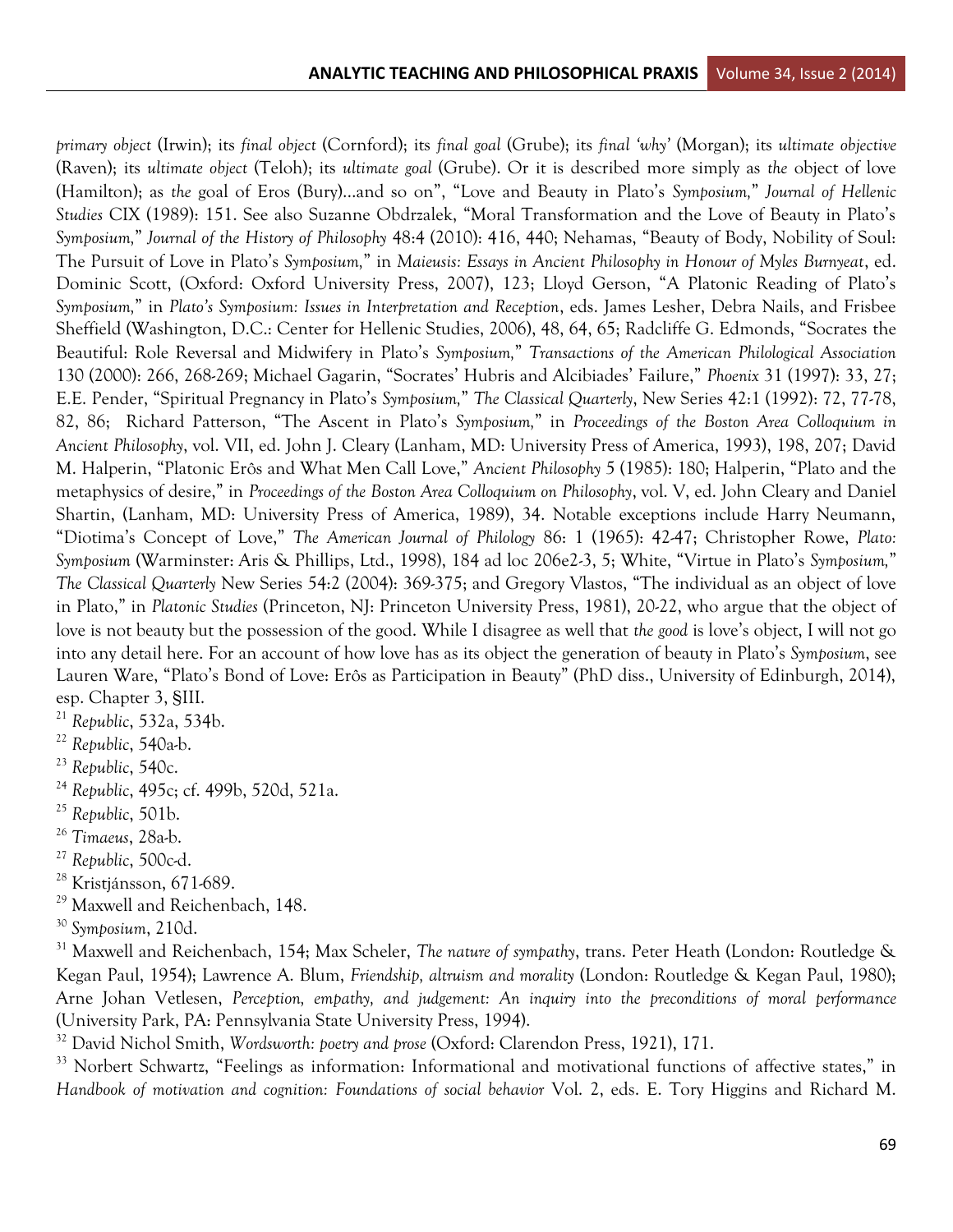Sorrentino (New York, NY: Guilford Press, 1990); Norbert Schwartz and Gerald L. Clore, "Mood, misattribution, and judgments of well-being: Informative and directive functions of affective states," *Journal of Personality and Social Psychology* 45 (1983).

<sup>34</sup> *Apology*, 30e.

<sup>35</sup> *Republic*, 401e-402a.

<sup>36</sup> Pete Boghossian, "How Socratic Pedagogy Works," *Informal Logic* 23:2, Teaching Supplement #8 (2003); Richard Garlikov, "The Socratic Method: Teaching by Asking Instead of by Telling," last modified 2001, http://www.garlikov.com/Soc\_Meth.html; James L. Golden, "Plato Revisited: A Theory of Discourse for All Seasons," in *Essays on Classical Rhetoric and Modern Discourse*, eds. Robert J. Connors, Lisa Ede, and Andrea Lunsford (Carbondale, IL: Southern Illinois University Press, 1984); and Robert D. Whipple, *Socratic Method and Writing Instruction* (Lanham, MD: University Press of America, 1997).

<sup>37</sup> *Symposium*, 209a-e.

#### **Bibliography**

- ADALBJARNARDÓTTIR, SIGRUN. "Promoting children's social growth in schools: An intervention study." *Journal of Applied Developmental Psychology* 14 (1993): 461-484.
- ADELSON, EDWARD H. "Checkershadow Illusion." 1995. http://web.mit.edu/persci/ people/adelson/checkershadow\_illusion.html.
- ARISTOTLE. *Nicomachean Ethics*. Translated by J.A.K Thomson. London: Penguin Books Ltd., 2004.
- BEN ZE'EV, AARON. "Are envy, anger, and resentment moral emotions?" *Philosophical Explorations* 5:2 (2001): 148- 154.
- BLUM, LAWRENCE A. *Friendship, altruism and morality*. London: Routledge & Kegan Paul, 1980.

BOGHOSSIAN, PETE. "How Socratic Pedagogy Works." *Informal Logic* 23:2, Teaching Supplement #8 (2003): 17-25.

- CARR, DAVID. "After Kohlberg: some implications of an ethics of virtue for the theory and practice of moral education." *Studies in Philosophy and Education* 15 (1996): 353-370.
- \_\_\_\_\_. "On the contribution of literature and the arts to the educational cultivation of moral virtue, feeling and emotion." *Journal of Moral Education* 34:2 (2005): 137-151.

CARRERA, ELENA, ed. *Emotions and Health: 1200-1700*. Leiden: Brill, 2013.

- CHALMERS, JENNIFER, AND MICHAEL A.R. TOWNSEND. "The effects of training in social perspective taking on socially maladjusted girls." *Child Development* 61 (1990): 178-190.
- CHODOROW, NANCY. *The Reproduction of mothering: Psychoanalysis and the sociology of gender*. Berkeley, CA: University of California Press, 1978.
- COHEN, JONATHAN. *Caring classrooms/intelligent school: The social emotional education of young children*. New York, NY: Teachers College Press, 2001.
- \_\_\_\_\_. ed. *Educating minds and hearts: Social and emotional learning and the passage into adolescence*. New York, NY: Teachers College Press, 1999.
- DE SOUSA, RONALD. "Moral emotions." *Ethical Theory and Moral Practice* 4 (2001): 109-126.
- EDELSTEIN, WOLFGANG, AND PETER FAUSER. *Demokratie lernen und leben: Materialen zur Bildungsplanung und zur Forschungsförderung*. Bonn: Bund-Länder-Kommission für Bildungsplanung und zur Forschungsförderung, 2001.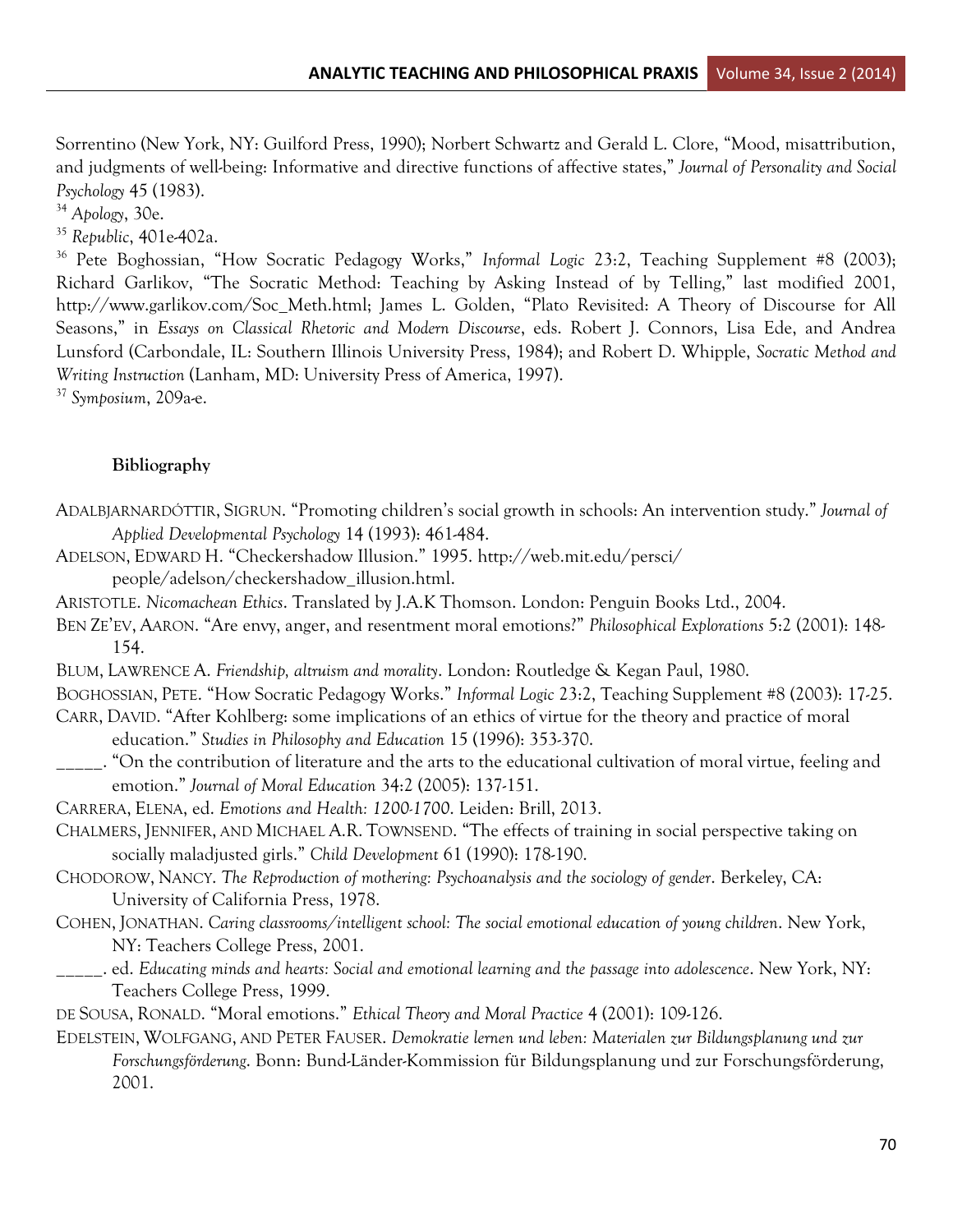- EDMONDS, RADCLIFFE G. "Socrates the Beautiful: Role Reversal and Midwifery in Plato's *Symposium*." *Transactions of the American Philological Association*. Vol. 130 (2000): 261-285.
- ELIAS, MAURICE J., JOSEPH E. ZINS, ROGER P. WEISSBERG, KAREN S. FREY, MARK T. GREENBERG, NORRIS M. HAYNES, RACHAEL KESSLER, MARY E. SCHWAB-STONE, AND TIMOTHY P. SCHRIVER. *Promoting social and emotional learning: guidelines for educators*. Alexandria, VA: Association for Supervision and Curriculum Development, 1997.

GAGARIN, MICHAEL. "Socrates' Hubris and Alcibiades' Failure." *Phoenix* 31 (1977): 22-37.

GARLIKOV, RICHARD. "The Socratic Method: Teaching by Asking Instead of by Telling." 2001. http://www.garlikov.com/Soc\_Meth.html.

GEACH, PETER THOMAS. *The Virtues*. Cambridge: Cambridge University Press, 1977.

GERSON, LLOYD. "A Platonic Reading of Plato's *Symposium*." In *Plato's Symposium: Issues in Interpretation and Reception*, edited by James H. Lesher, Debra Nails, and Frisbee Sheffield, 47-70. Cambridge, MA: Harvard University Press, 2007.

GIBBS, JOHN. *Moral development and reality: Beyond the theories of Kohlberg and Hoffmann*. Thousand Oaks, CA: Sage, 2003.

- GILLIGAN, CAROL. *In a different voice: psychological theory and women's development*. Cambridge, MA: Harvard University Press, 1982.
- GOLDEN, JAMES L. "Plato Revisited: A Theory of Discourse for All Seasons." In *Essays on Classical Rhetoric and Modern Discourse*, edited by Robert J. Connors, Lisa Ede, and Andrea Lunsford, 16-36. Carbondale, IL: Southern Illinois University Press, 1984.
- GROSSMAN, DAVID C., HOLLY J. NECKERMAN, THOMAS D. KOEPSELL, PING-YU LIU, KENNETH N. ASHER, KATHY BELAND, KAREN FREY, AND FREDERICK P. RIVARA. "Effectiveness of a violence prevention curriculum among children in elementary school: A randomized controlled trial." *Journal of the American Medical Association* 277 (1997): 1605-1611.
- HALPERIN, DAVID. "Plato and the metaphysics of desire." In *Proceedings of the Boston Area Colloquium on Philosophy* V, edited by John J. Cleary and Daniel Shartin, 27-52. Lanham, MD: University Press of America, 1989.

\_\_\_\_\_. "Platonic Eros and What Men Call Love." *Ancient Philosophy* 5 (1985): 161–204.

HURSTHOUSE, ROSALIND. *On Virtue Ethics.* Oxford: Oxford University Press, 1999.

KILPATRICK, WILLIAM. *Why Johnny can't tell right from wrong.* New York, NY: Simon & Schuster, 1992.

KOHLBERG, LAWRENCE. *Essays on moral development, Volume I*. New York, NY: Harper Row, 1984.

KRISTJÁNSSON, KRISTJÁN. "Can we teach justified anger?" *Journal of Philosophy of Education* 39:4 (2005): 671-689. LEWIS, C.S. *The Abolition of Man*. New York, NY: HarperCollins, 2009.

LICKONA, THOMAS. *Educating for character: how our schools can teach respect and responsibility*. New York, NY: Bantam Doubleday Dell, 1992.

MAXWELL, BRUCE, AND ROLAND REICHENBACH. "Educating moral emotions: a praxiological analysis." *Studies in Philosophy and Education* 26 (2007): 147-163.

MCLAUGHLIN, TERRENCE, AND J. MARK HALSTEAD. "Education in character, virtue." In *Education in morality*, edited by Halstead and McLaughlin, 132-173. London: Routledge, 1999.

MCMAHON, SUSAN D., JASON WASHBURN, ERIKA D. FELIX, JEANNE YAKIN, AND GARY CHILDREY. "Violence Prevention: Program effects on urban preschool and kindergarten children." *Applied and Preventive Psychology* 9 (2000): 271-281.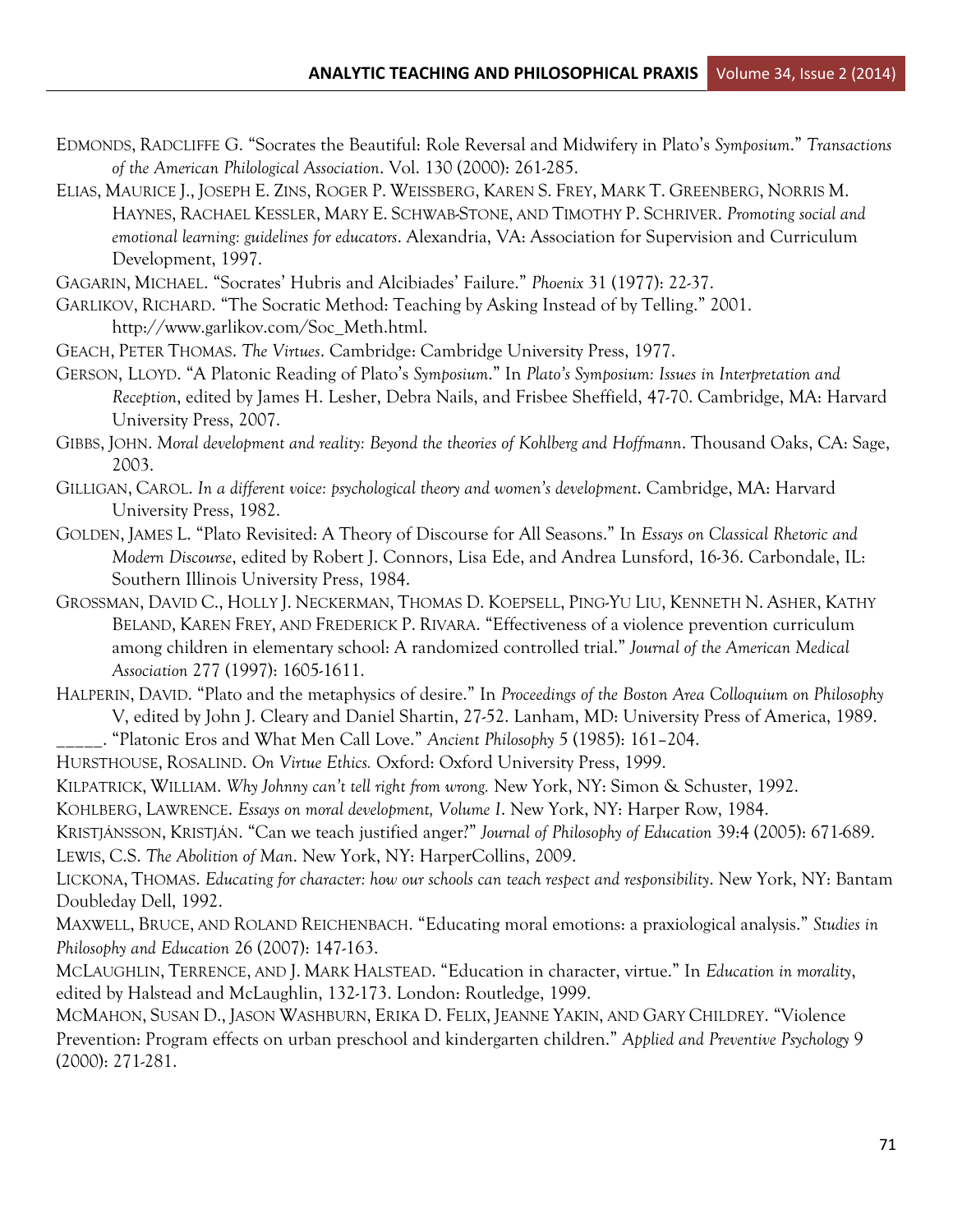| NEHAMAS, ALEXANDER. "Beauty of Body, Nobility of Soul: The Pursuit of Love in Plato's Symposium." In Maieusis: |
|----------------------------------------------------------------------------------------------------------------|
| Essays in Ancient Philosophy in Honour of Myles Burnyeat, edited by Dominic Scott, 97-135. Oxford: Oxford      |
| University Press, 2007.                                                                                        |

\_\_\_\_\_. "'Only in the Contemplation of Beauty is Human Life Worth Living' (Plato, *Symposium,* 211d)." Katz Lecture in the Humanities, University of Washington, Seattle, Washington, 17th November, 2005.

NEUMANN, HARRY. "Diotima's Concept of Love." *The American Journal of Philology* 86:1 (1965): 33-59.

NODDINGS, NEL. *Caring: A Feminine Approach to Ethics & Moral Education*. Berkeley, CA: University of California Press, 1984.

\_\_\_\_\_. *The Challenge to Care in Schools.* New York, NY: Teachers College Press, 1990.

OBDRZALEK, SUZANNE. "Moral Transformation and the Love of Beauty in Plato's *Symposium*." *Journal of the History of Philosophy* 48:4 (2010): 415-444.

PATTERSON, RICHARD. "The Ascent in Plato's *Symposium*." In *Proceedings of the Boston Area Colloquium in Ancient Philosophy* VII, edited by John J. Cleary, 193-214. Lanham, MD: University Press of America, 1993.

PENDER, E.E. "Spiritual Pregnancy in Plato's *Symposium.*" *The Classical Quarterly* 42:1, New Series (1992): 72-86.

PLATO. *Apology*. Translated by Harold North Fowler. London: William Heinemann, Ltd., 1966.

- \_\_\_\_\_. *Phaedrus*. Translated by Alexander Nehamas and Paul Woodruff. Cambridge: Hackett, 1995.
- \_\_\_\_\_. *Republic.* Translated by Paul Shorey. London: Heinemann, 1969.
- \_\_\_\_\_. *Symposium*. Translated by C.J. Rowe. Warminster: Aris & Phillips, Ltd., 1998.
- \_\_\_\_\_. *Timaeus*. Translated by W.R.M. Lamb. London: William Heinemann, Ltd., 1925.

ROWE, CHRISTOPHER. *Plato: Symposium*. Warminster: Aris & Phillips, Ltd., 1998.

- SANTAS, GERASIMOS. *Plato and Freud*. Oxford: Basil Blackwell, 1988.
- \_\_\_\_\_. "Plato's Theory of Eros in the *Symposium*: Abstract." *Noûs* 13:1 (Mar. 1979): 67-75.
- SCHELER, MAX. *The nature of sympathy*. Translated by Peter Heath. London: Routledge & Kegan Paul, 1954.

SCHWARTZ, NORBERT. "Feelings as information: Informational and motivational functions of affective states." In

*Handbook of motivation and cognition: Foundations of social behavior* Vol. 2, edited by E. Tory Higgins and Richard M. Sorrentino, 527-561. New York, NY: Guilford Press, 1990.

SCHWARTZ, NORBERT, AND GERALD L. CLORE. "Mood, misattribution, and judgments of well-being: Informative and directive functions of affective states." *Journal of Personality and Social Psychology* 45 (1983): 513-523.

SLOTE, MICHAEL. *Moral Sentimentalism*. Oxford: Oxford University Press, 2010.

- SMITH, DAVID NICHOL. *Wordsworth: poetry and prose*. Oxford: Clarendon Press, 1921.
- STENDHAL. *De l'Amour*. Boston, MA: Michel Levy Bros., 1857.

STEUTAL, JAN, AND BEN SPIECKER. "Cultivating sentimental dispositions through Aristotelian habituation." *Journal of Philosophy of Education* 38:4 (2004): 531-549.

VETLESEN, ARNE JOHAN. *Perception, empathy, and judgement: An inquiry into the preconditions of moral performance*. University Park, PA: Pennsylvania State University Press, 1994.

VLASTOS, GREGORY. "The Individual as an Object of Love." In *Platonic Studies*, 1-34. Princeton, NJ: Princeton University Press, 1981.

WARE, LAUREN. "Plato's Bond of Love: Erôs as Participation in Beauty." PhD diss., University of Edinburgh, 2014.

WEBSTER-STRATTON, CAROLYN. *How to promote children's social and emotional competence*. London: Sage, 1999. WHIPPLE, ROBERT D. *Socratic Method and Writing Instruction*. Lanham, MD: University Press of America, 1997.